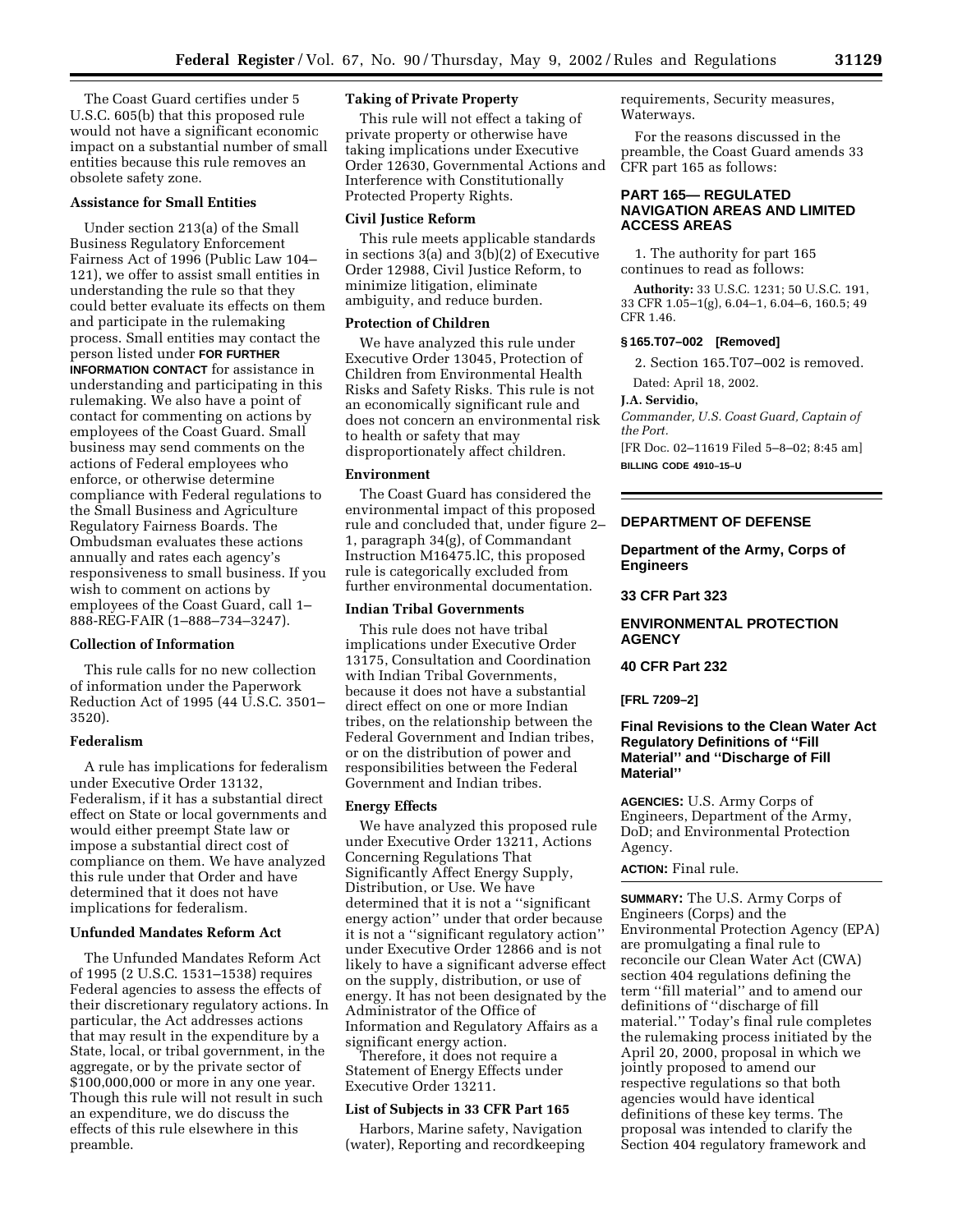generally to be consistent with existing regulatory practice. Today's final rule satisfies those goals.

Today's final rule defines ''fill material'' in both the Corps' and EPA's regulations as material placed in waters of the U.S. where the material has the effect of either replacing any portion of a water of the United States with dry land or changing the bottom elevation of any portion of a water. The examples of ''fill material'' identified in today's rule include rock, sand, soil, clay, plastics, construction debris, wood chips, overburden from mining or other excavation activities, and materials used to create any structure or infrastructure in waters of the U.S. This rule retains the effects-based approach of the April 2000 proposal and reflects the approach in EPA's longstanding regulations. Today's final rule, however, includes an explicit exclusion from the definition of ''fill material'' for trash or garbage.

Today's final rule also includes several clarifying changes to the term ''discharge of fill material.'' Specifically, the term ''infrastructure'' has been added in several places following the term ''structure'' to further define the situations where the placement of fill material is considered a ''discharge of fill material.'' In addition, the phrases ''placement of fill material for construction or maintenance of any liner, berm, or other infrastructure associated with solid waste landfills'' and ''placement of overburden, slurry, or tailings or similar mining-related materials'' have been added to the definition of ''discharge of fill material'' to provide further clarification of the types of activities regulated under section 404.

As indicated in the proposal, as a general matter, this final rule will not modify existing regulatory practice. Today's final rule, which establishes uniform language for the Corps' and EPA's definitions of ''fill material'' and ''discharge of fill material,'' will enhance the agencies' ability to protect aquatic resources by ensuring more consistent and effective implementation of CWA requirements.

**EFFECTIVE DATE:** June 10, 2002.

**FOR FURTHER INFORMATION CONTACT:** For information on today's rule, contact either Mr. Thaddeus J. Rugiel, U.S. Army Corps of Engineers, ATTN CECW– OR, 441 ''G'' Street, NW., Washington, DC 20314–1000, phone: (202) 761–4595, e-mail address: *thaddeus.j.rugiel@hq02.usace.army.mil,* or Ms. Brenda Mallory, U.S. Environmental Protection Agency, EPA West, Office of Wetlands, Oceans and Watersheds (4502T), 1200 Pennsylvania Avenue, NW., Washington, DC 20460, phone: (202) 566–1368, e-mail address: *mallory.brenda@epa.gov.*

# **SUPPLEMENTARY INFORMATION:**

### **I. Background**

# *A. Potentially Regulated Entities*

Persons or entities that discharge material to waters of the U.S. that has the effect of replacing any portion of a water of the U.S. with dry land or changing the bottom elevation of any portion of a water of the U.S. could be regulated by today's rule. The CWA generally prohibits the discharge of pollutants into waters of the U.S. without a permit issued by EPA, or a State or Tribe approved by EPA under section 402 of the Act, or, in the case of dredged or fill material, by the Corps or an approved State or Tribe under section 404 of the Act. Today's final rule addresses the CWA section 404 program's definitions of ''fill material'' and ''discharge of fill material,'' which are important for determining whether a particular discharge is subject to regulation under CWA section 404. Today's final rule reconciles EPA's and the Corps' differing definitions of ''fill material'' and provides further clarification for the regulated public on what constitutes a ''discharge of fill material.'' Examples of entities potentially regulated include:

| Category                                                          | Examples of potentially regu-<br>lated entities                                                                                                                                                                                                  |
|-------------------------------------------------------------------|--------------------------------------------------------------------------------------------------------------------------------------------------------------------------------------------------------------------------------------------------|
| State/Tribal<br>governments<br>or instru-<br>mentalities.         | State/Tribal agencies or in-<br>strumentalities that dis-<br>charge material that has<br>the effect of replacing any<br>portion of a water of the<br>U.S. with dry land or<br>changing the bottom ele-<br>vation of a water of the<br>U.S.       |
| Local govern-<br>ments or in-<br>strumental-<br>ities.            | Local governments or instru-<br>mentalities that discharge<br>material that has the effect<br>of replacing any portion of<br>a water of the U.S. with<br>dry land or changing the<br>bottom elevation of a<br>water of the U.S.                  |
| Federal gov-<br>ernment<br>agencies or<br>instrumental-<br>ities. | Federal government agen-<br>cies or instrumentalities<br>that discharge material<br>that has the effect of re-<br>placing any portion of a<br>water of the U.S. with dry<br>land or changing the bot-<br>tom elevation of a water of<br>the U.S. |

| Category                                                     | Examples of potentially regu-<br>lated entities                                                                                                                                                                                                  |
|--------------------------------------------------------------|--------------------------------------------------------------------------------------------------------------------------------------------------------------------------------------------------------------------------------------------------|
| Industrial,<br>commercial,<br>or agricul-<br>tural entities. | Industrial, commercial, or aq-<br>ricultural entities that dis-<br>charge material that has<br>the effect of replacing any<br>portion of a water of the<br>U.S. with dry land or<br>changing the bottom ele-<br>vation of a water of the<br>U.S. |
| Land devel-<br>opers and<br>landowners.                      | Land developers and land-<br>owners that discharge ma-<br>terial that has the effect of<br>replacing any portion of a<br>water of the U.S. with dry<br>land or changing the bot-<br>tom elevation of a water of<br>the U.S.                      |

This table is not intended to be exhaustive, but rather provides a guide for readers regarding entities that are likely to be regulated by this action. This table lists the types of entities that we are now aware of that could potentially be regulated by this action. Other types of entities not listed in the table also could be regulated. To determine whether your organization or its activities are regulated by this action, you should carefully examine the applicability criteria in sections 230.2 of Title 40 and 323.2 of Title 33 of the Code of Federal Regulations, as well as the preamble discussion in Section II of today's final rule. If you have questions regarding the applicability of this action to a particular entity, consult the persons listed in the preceding section entitled **FOR FURTHER INFORMATION CONTACT.**

# *B. Summary of Regulatory History Leading to Final Rule and Related Litigation*

The CWA governs the ''discharge'' of ''pollutants'' into ''navigable waters,'' which are defined as ''waters of the United States.'' Specifically, Section 301 of the CWA generally prohibits the discharge of pollutants into waters of the U.S., except in accordance with the requirements of one of the two permitting programs established under the CWA: Section 404, which regulates the discharge of dredged or fill material, or sction 402, which regulates all other pollutants under the National Pollutant Discharge Elimination System (NPDES) program. Section 404 is primarily administered by the Corps, or States/ Tribes that have assumed the program pursuant to section 404(g), with input and oversight by EPA. In contrast, Section 402 and the remainder of the CWA are administered by EPA or approved States or Tribes. The CWA defines the term ''pollutant'' to include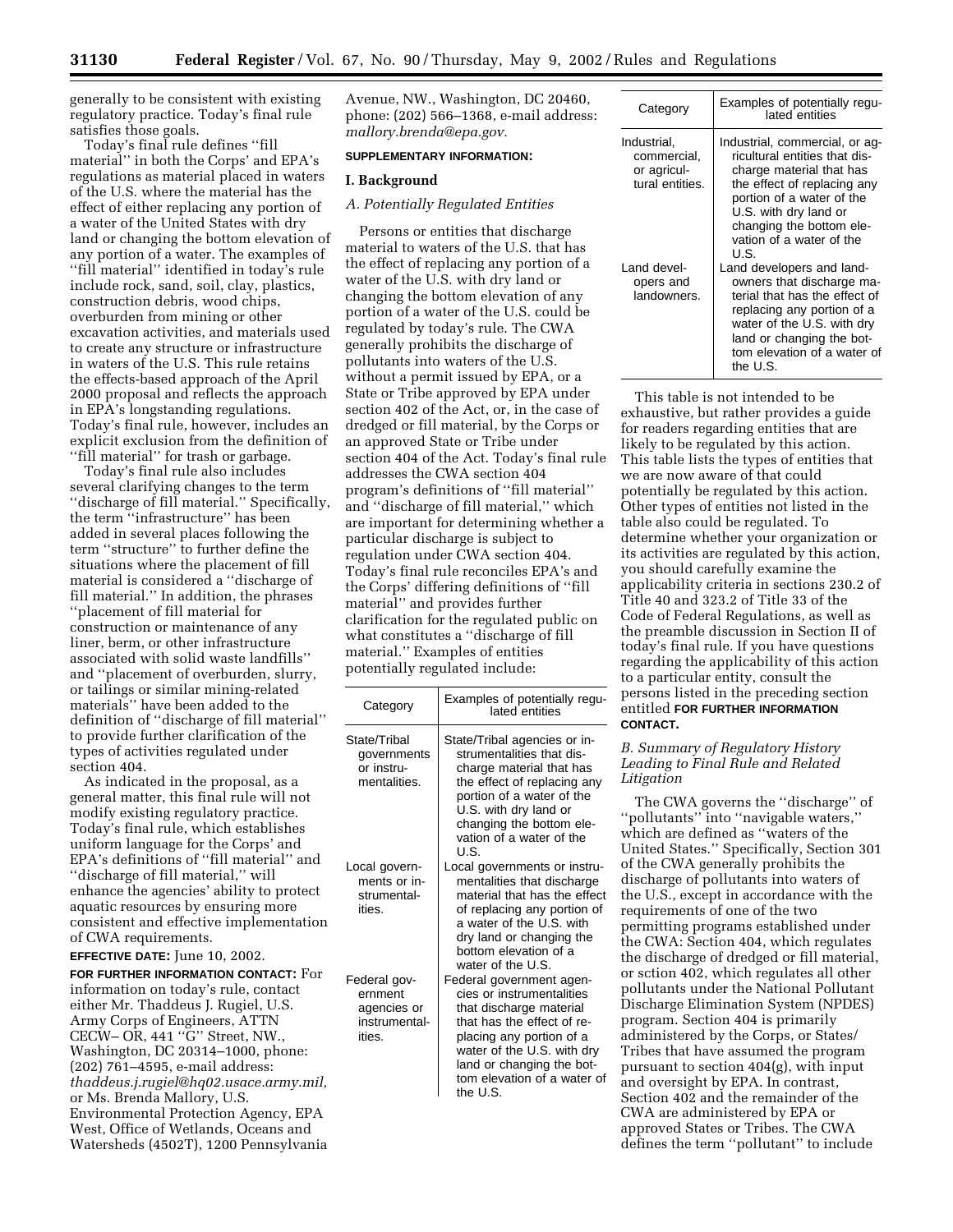materials such as rock, sand, and cellar dirt that often serve as ''fill material.'' The CWA, however, does not define the terms ''fill material'' and ''discharge of fill material,'' leaving it to the agencies to adopt definitions consistent with the statutory framework of the CWA.

Prior to 1977, both the Corps and EPA had defined ''fill material'' as ''any pollutant used to create fill in the traditional sense of replacing an aquatic area with dry land or of changing the bottom elevation of a water body for any purpose. \* \* \* \* '' 40 FR 31325 (July 25, 1975); 40 FR 41291 (September 5, 1975).

In 1977, the Corps amended its definition of ''fill material'' to add a ''primary purpose test,'' and specifically excluded from that definition material that was discharged primarily to dispose of waste. 42 FR 37130 (July 19, 1977). This change was adopted by the Corps because it recognized that some discharges of solid waste materials technically fit the definition of fill material; however, the Corps believed that such waste materials should not be subject to regulation under the CWA section 404 program. Specifically, the Corps' definition of ''fill material'' adopted in 1977 reads as follows:

(e) The term ''fill material'' means any material used *for the primary purpose* of replacing an aquatic area with dry land or of changing the bottom elevation of an [sic] water body. The term does not include any pollutant discharged into the water primarily to dispose of waste, *as that activity is regulated under section 402 of the Clean Water Act.''* 33 CFR 323.2(e) (2001)(emphasis added).

EPA did not amend its regulations to adopt a ''primary purpose test'' similar to that used by the Corps. Instead, the EPA regulations at 40 CFR 232.2 defined "fill material" as "any 'pollutant' which replaces portions of the 'waters of the United States' with dry land or which changes the bottom elevation of a water body *for any purpose''* (emphasis added). EPA's definition focused on the effect of the material (an effects-based test), rather than the purpose of the discharge in determining whether it would be regulated by section 404 or section 402.

#### *C. April 2000 Proposal*

These differing definitions of ''fill material'' have resulted in some confusion for some members of the regulated community which has not promoted effective implementation of the CWA. *See* 65 FR at 21294. As a result, in April 2000, the agencies proposed revisions to their respective definitions of ''fill material'' and ''discharge of fill material,'' adopting a single effects-based definition similar to

that in EPA's regulations. The April 2000 proposed rule defined ''fill material'' as material that has the effect of replacing any portion of a water of the U.S. with dry land, or changing the bottom elevation of any portion of a water of the U.S. The agencies believe that an effects-based definition is, as a general matter, the most effective approach for identifying discharges that are regulated as ''fill material'' under section 404. Thus, the proposal removed from the Corps'' definition the ''primary purpose'' test and the provision excluding pollutants discharged into water primarily to dispose of waste.

The April 2000 proposal also would have excluded from the definition discharges subject to an EPA proposed or promulgated effluent limitation guideline or standard under CWA sections 301, 304, 306, or discharges covered under a NPDES permit under CWA section 402. Finally, the April 2000 proposal solicited comments on the idea of the agencies creating an ''unsuitable fill'' category in the regulations that would identify materials that the Corps District Engineer could determine were not appropriate as fill material and, consequently, refuse to process an application seeking authorization to discharge such material.

In the preamble for the April 2000 proposal, the agencies discussed the need to address the confusion created by the agencies' differing definitions. While in practice some Corps Districts and EPA Regions have developed consistent approaches for determining whether proposed activities would result in a discharge of fill material, national uniformity will ensure better environmental results. Moreover, two judicial decisions discussed in the April 2000 proposal, *Resource Investments Incorporated* v. *U.S. Army Corps of Engineers*, 151 F. 3d 1162 (9th Cir. 1998) (''*RII*'') and *Bragg* v. *Robertson*, (Civil Action No. 2:98–636, S.D. W. Va.), *vacated on other grounds*, 248 F. 3d 275 (4th Cir. 2001) (''*Bragg*''), indicate that the differing EPA and Corps definitions can result in judicial decisions that further confuse the regulatory context. *See* 65 FR at 21294–95. The clarification in the April 2000 proposal was intended to promote clearer understanding and application of our regulatory programs.

With respect to the term ''discharge of fill material,'' the April 2000 proposal also included several clarifying changes. Unlike the definition of ''fill material,'' EPA's and the Corps'' then-existing regulations defining the term ''discharge of fill material'' were substantively identical. The proposed changes to the term were intended to provide further

clarification of the issue. Specifically, the proposal provided for adding two phrases to the definition: (1) ''Placement of fill material for construction or maintenance of liners, berms, and other infrastructure associated with solid waste landfills; and (2) ''placement of coal mining overburden.''

As summarized in more detail in the U.S. Army Corps of Engineers' and Environmental Protection Agency's Response to Comments on the April 20, 2000, Proposed Rule Revising the Clean Water Act Regulatory Definitions of ''Fill Material'' and ''Discharge of Fill Material,'' dated May 3, 2002 (''Response to Comments''), we received a number of comments addressing these proposed changes. The comments and the above-referenced document are part of the administrative record for this rule and are available from either agency. *See* the section entitled **FOR FURTHER INFORMATION CONTACT**.

#### **II. Discussion of Final Rule**

#### *A. Overall Summary of Comments*

We received over 17,200 comments on the proposed rule, including several hundred late comments, most of which consisted of identical or substantially identical e-mails, letters, and postcards opposing the rule. (In April 2002, an additional several thousand letters and e-mails were sent opposing the adoption of a rule similar to the proposal.) Approximately 500 of the original comments consisted of more individualized letters, with a mixture of those comments supporting and opposing the rule. The comments of environmental groups and the various form letters were strongly opposed to the proposal, in particular, the elimination of the waste exclusion and the discussion in the preamble regarding treatment of unsuitable fill material. Except for several landfill representatives, comments from the regulated community generally supported the proposal, in particular, the fact that the rule would create uniform definitions of ''fill material'' for the Corps'' and EPA's rules and maintain regulation of certain discharges under section 404 as opposed to section 402 of the CWA. A detailed discussion of the issues raised in the comments and the agencies' responses can be found in the Response to Comments document.

The April 2000 proposal would have achieved four major outcomes and these were the focus of many of the comments. These outcomes were (1) Conforming the EPA and Corps definitions of ''fill material'' to one another; (2) adopting an effects-based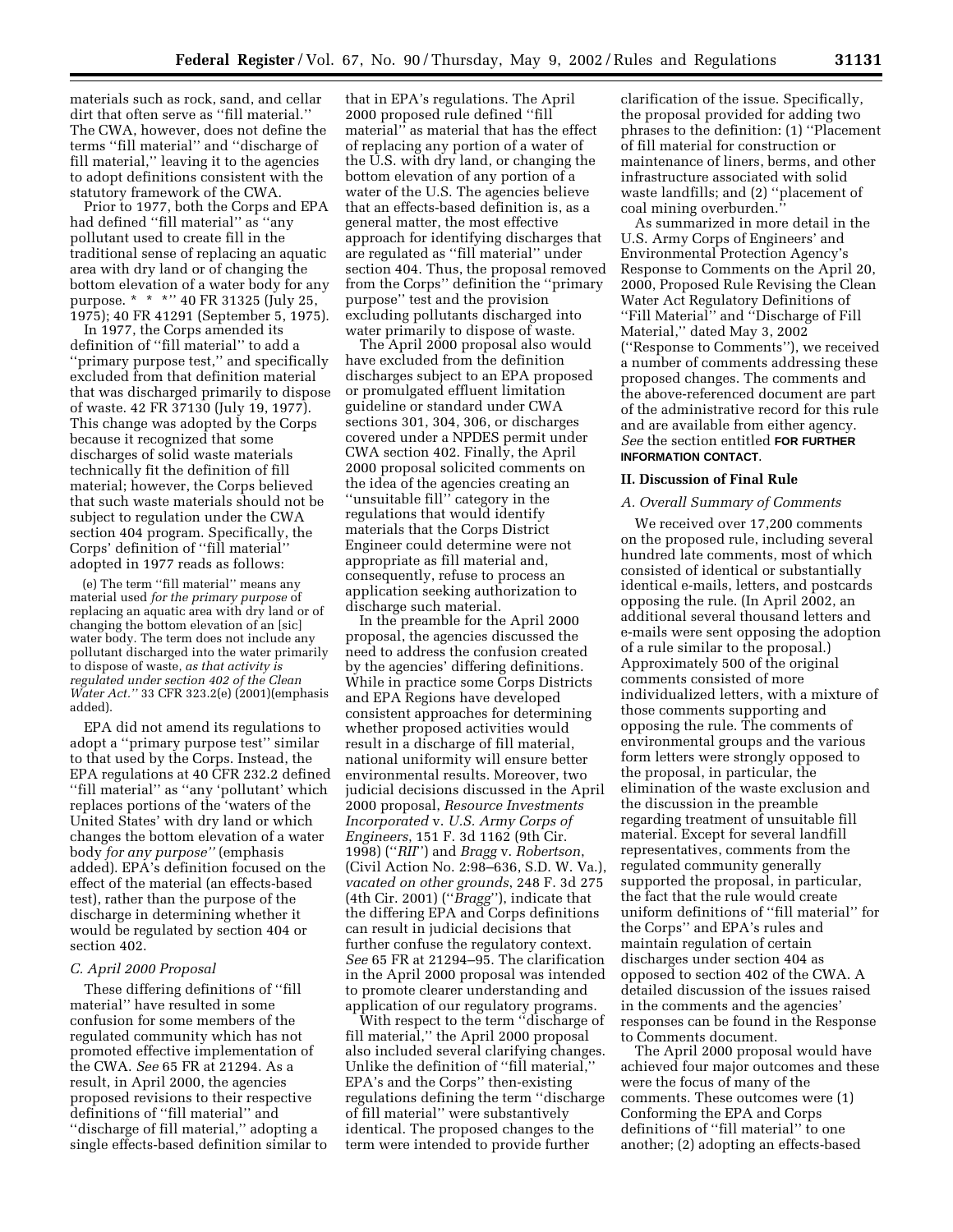test, as opposed to the Corps' primary purpose test, for defining ''fill material;'' (3) eliminating the waste exclusion from the Corps'' regulation; and (4) soliciting comments on whether to develop a definition for ''unsuitable fill material.'' A summary of comments relating to these four issues and our responses are discussed in section II.B of this preamble, which describes today's final rule.

In addition, comments asserted the need for the agencies to prepare an environmental impact statement (EIS) in order to comply with the National Environmental Policy Act; and questioned the consistency of the April 2000 proposal with the CWA, existing judicial decisions, and agency guidance documents. These comments are addressed in this section of the preamble.

With respect to the need for an EIS, many of the comments opposing the adoption of the rule argued that an EIS should have been prepared, particularly to address the impacts of eliminating the waste exclusion. Supporters of an EIS rejected the notion that the issues will be addressed in the individual permit situations. First, they pointed out that many of the mining activities have historically been permitted under the nationwide permit program where truncated environmental review occurs and no individual NEPA analysis is undertaken. Second, they argued that the cumulative impacts often are not appropriately addressed in this context. As described in section III. J of this final preamble and in the Response to Comments document, the agencies have concluded that preparation of an EIS is not required for this rule pursuant to NEPA. While supporters of an EIS suggest that finalizing this rule will result in significant new discharges that previously would not have occurred, that is not the case. Although the rule will clarify the appropriate regulatory framework, we do not expect there to be any significant change in the nature and scope of discharges that will occur.

Finally, a number of comments asserted that the proposal should not be finalized because it violated the thenexisting law ( *e.g.*, CWA, *Bragg*, and *RII*). Other comments argued that the proposal was consistent with the CWA and current regulatory practice. We do not agree that the proposal or today's final rule violate the CWA or any other law. Moreover, we believe that agencies have an obligation to take whatever steps may be necessary, including making revisions to their regulations, to ensure that their programs are appropriately implementing statutory mandates. As indicated, the Corps and

EPA believe that the current inconsistency between their respective definitions of ''fill material'' is impeding the effective implementation of the section 404 program. Under those circumstances, we believe that a change in the regulatory language is justified and that by adopting the substance of EPA's longstanding definition, we are minimizing potential confusion and disruption to the program, while remaining consistent with the CWA. We agree with those comments that recognize the consistency of our action with the CWA and current practice. As described in more detail in the Response to Comments document and sections II. B and D of this preamble, today's final rule clarifies the governing regulatory framework in a manner consistent with the CWA and existing practice.

#### *B. Discussion of the Final Rule*

#### 1. Definition of ''Fill Material''

Today's final rule modifies both the EPA's and Corps' existing definitions of ''fill material'' and has retained the effects-based approach set forth in the proposal. The final rule defines ''fill material'' as material placed in waters of the U.S. where the material has the effect of either replacing any portion of a water of the United States with dry land or changing the bottom elevation of any portion of a water. The examples of ''fill material'' identified in today's rule include rock, sand, soil, clay, plastics, construction debris, wood chips, overburden from mining or other excavation activities, and materials used to create any structure or infrastructure in waters of the U.S. The proposed rule only specifically identified rock, earth and sand as examples, but the preamble made it clear that these were merely illustrative. In addition, in the preamble to the proposal, we indicated that wood chips, coal mining overburden, and similar materials would also constitute ''fill material'' if they had the effect of fill. As a result of questions raised in the comments about the scope of the term ''fill material,'' we have included additional examples in the final rule, several of which were discussed in the proposed preamble. We believe that these additional examples will further clarify the rule.

Although today's final rule adopts a general effects-based approach for defining ''fill material,'' it specifically excludes trash or garbage. Today's final rule does not modify any other Section 404 jurisdictional terms or alter any procedures governing the individual or general permit processes for Section 404 authorizations, requirements under

Section 402, or the governing permit programs. Following is a summary of the actions that the agencies have taken in response to public comments.

# *a. Reconciling Agencies' Definitions*

The majority of the comments from both the environmental and industry perspectives addressing the issue of whether the agencies should have identical definitions expressed the general view that the agencies should have the same definitions for the key jurisdictional terms ''fill material'' and ''discharge of fill material.'' Many of the comments also noted that the differences between the Corps' and EPA's rules have historically caused confusion for the regulated community. Several asserted that despite differences in the regulatory language, some Corps Districts have been applying an effectsbased test for some time. As described in the Response to Comments document, the agencies agree with those comments supporting the promulgation in both the Corps' and EPA's regulations of a uniform definition for the terms ''fill material'' and ''discharge of fill material.'' Today's final rule achieves this result.

### *b. Effects-Based Test*

Most of the comments supported the proposed rule's use of an effects-based test similar to EPA's longstanding definition for defining ''fill material'' and the elimination of the ''primary purpose'' test from the Corps regulations. Those disagreeing with such an approach gave a variety of reasons including, the lack of any demonstrated justification that eliminating the primary purpose test from the Corps' regulation was necessary; the existence of similar purpose tests in other statutes involving waste materials as well as in the Section 404(b)(1) Guidelines as demonstrating that such tests need not be unwieldy; the existence of alternative ways of addressing the issues of concern without resorting to this rule change; and concerns about the inappropriate expansion of section 404 jurisdiction. As will be explained, the agencies are not persuaded by these arguments.

First, we believe that the objective standard created by the effects-based test will yield more consistent results in determining what is ''fill material'' and will provide greater certainty in the implementation of the program. We believe that these benefits provide sufficient justification for today's rule change. In addition, although similar ''purpose'' tests may be used under other statutes and even under the section 404 program, this does not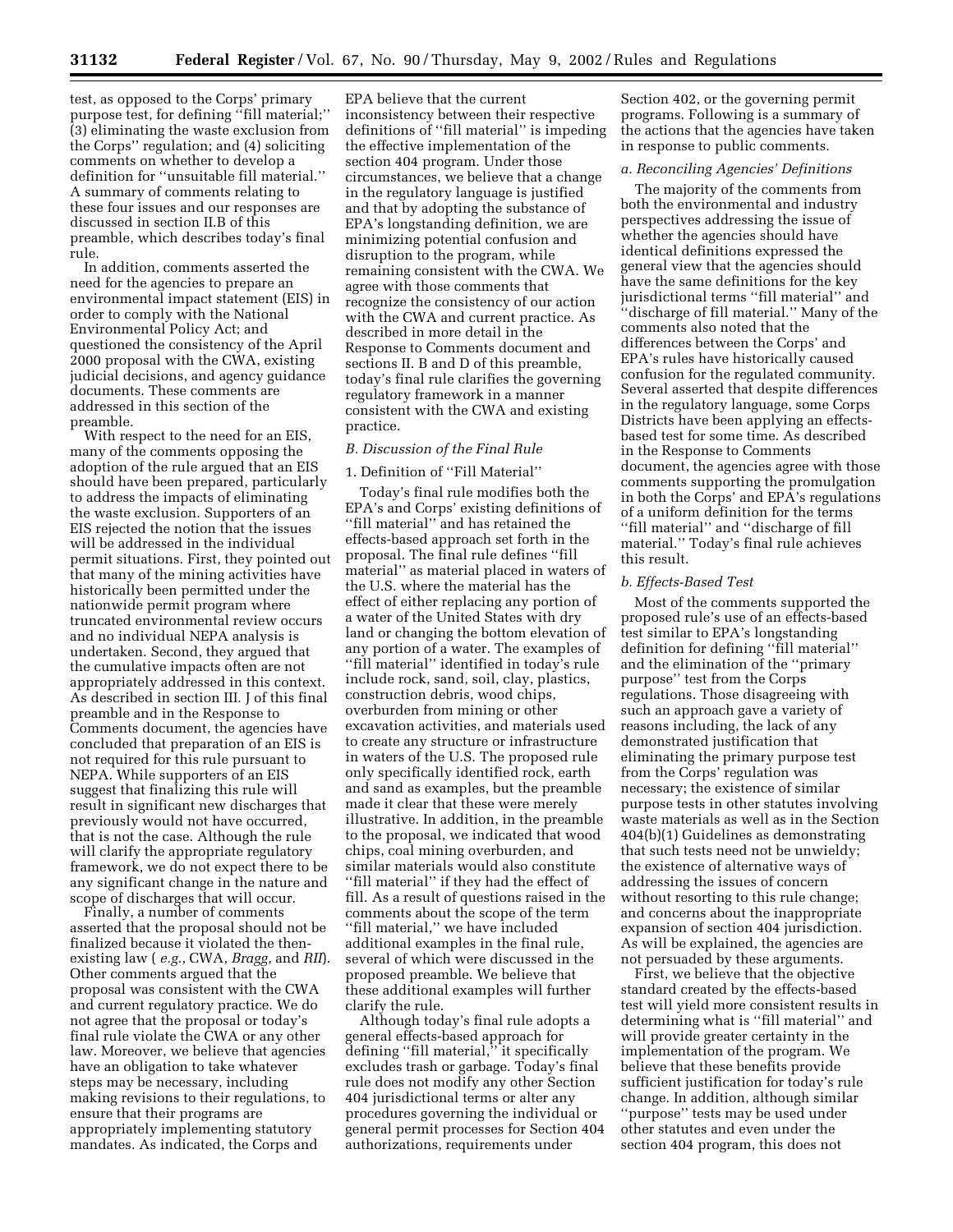negate the difficulties we have faced in applying the primary purpose test, as well as some confusion that has resulted from the use of the subjective primary purpose test in the section 404 jurisdictional context. An objective, effects-based standard also helps ensure that discharges with similar environmental effects will be treated in a similar manner under the regulatory program. The subjective, purpose-based standard led in some cases to inconsistent treatment of similar discharges, a result which hampers effective implementation of the statute.

Moreover, we believe there is an important distinction between the use of a purpose test here, where it determines the basic jurisdiction of the section 404 versus the section 402 program, and its use in the other contexts, such as in the evaluation of whether alternatives to a discharge of dredged material are ''practicable'' within the meaning of the section 404(b)(1) Guidelines. See 40 CFR 230.10(a)(2). The use of project purpose in the latter case is appropriate because it would make no sense to consider an alternative ''practicable'' if it did not satisfy the basic or overall purpose of the project proposed by the applicant. The definition of fill material, on the other hand, determines which legal requirements must be met for a discharge to be authorized under the statute. In that circumstance, we believe it is important to use an objective, effects-based test that ensures consistent treatment of like discharges, and prevents uncertainty for the regulated community as to what regulatory program applies to particular discharges. Moreover, we disagree that alternatives other than a rulemaking could have adequately addressed the agencies' concerns since the facial differences in our regulations could only be completely reconciled by revising the rules. In addition, the agencies previously had attempted to clarify their interpretation of the rules in a 1986 Memorandum of Agreement (MOA). Nevertheless, issues persisted.

Finally, we disagree that the rule causes an inappropriate expansion of section 404 jurisdiction. The CWA does not limit section 404 jurisdiction over fill material to materials meeting the primary purpose test. The ''primary purpose test'' is a regulatory definition and within the agencies province to modify as long as the modification is consistent with the CWA. In sum, as described in the Response to Comments document, the final rule, just as the proposal, adopts an effects-based approach to defining fill material. We believe the clarity and consistency created by the agencies relying on a

more objective test for defining these key jurisdictional terms will result in more effective regulation under the CWA.

### *c. Elimination of Waste Exclusion*

Many comments opposed the proposal to eliminate the waste exclusion from the Corps' regulation. Some of these comments recommended that, in addition to the effects-based test, the agencies should include a general exclusion from the definition of ''fill material'' for any discharge of ''waste.'' These comments asserted that such an approach provides the advantages of EPA's effects-based approach while more effectively implementing the Corps' exclusion of waste material from regulation under section 404. Some of the comments argued that the proposed rule's deletion of the waste exclusion language from the Corps' regulations violates the CWA. According to these comments, while waste material can permissibly be covered by section 404 when it is placed in waters for a beneficial purpose, the CWA categorically prohibits authorizing such discharges under section 404 when their purpose is waste disposal. These comments pointed to the decisions in *RII* and *Bragg* to argue that all waste material is outside the scope of section 404.

These comments do not object to, nor claim that the CWA prohibits, issuance of a section 404 permit for waste material discharged into waters of the U.S. under all circumstances. Where waste is discharged for a purpose other than waste disposal (e.g., to create fast land for development), these comments acknowledged that the Corps' issuance of a section 404 permit in accordance with the section 404(b)(1) Guidelines adequately protects the environment and is consistent with the CWA. On this point, we agree. However, where the identical material—with identical environmental effects—is discharged into waters for purposes of waste disposal, the comments contend that issuance of a section 404 permit in accordance with the Guidelines would neither protect the environment nor be allowed by the CWA. Here, we disagree.

Simply because a material is disposed of for purposes of waste disposal does not, in our view, justify excluding it categorically from the definition of fill. Some waste (e.g., mine overburden) consists of material such as soil, rock and earth, that is similar to ''traditional'' fill material used for purposes of creating fast land for development. In addition, other kinds of waste having the effect of fill (e.g., certain other mining wastes) can, unlike trash or

garbage, be indistinguishable either upon discharge or over time from structures created for purposes of creating fast land. Given the similarities of some discharges of waste to ''traditional'' fill, we believe that a categorical exclusion for waste would be over-broad. Instead, where a waste has the effect of fill, we believe that regulation under the section 404 program is appropriate.

This does not mean, however, that today's rule opens up waters of the U.S. to be filled for any waste disposal purposes. As explained previously, today's rule is generally consistent with current agency practice and so it does not expand the types of discharges that will be covered under section 404. The section 404(b)(1) Guidelines provide for a demonstration that there are no less damaging alternatives to the discharge, and that all appropriate and practicable steps have been taken to avoid, minimize and compensate for any effects on the waters. We recognize that, some fill material may exhibit characteristics, such as chemical contamination, which may be of environmental concern in certain circumstances. This is true under either a primary purpose or effects based definition of fill material. The section 404 permitting process, however, is expressly designed to address the entire range of environmental concerns arising from discharges of dredged or fill material. See 40 CFR Part 230, subparts C-G (containing comprehensive provisions for addressing physical, chemical and biological impacts of discharges).

The 404(b)(1) guidelines provide a comprehensive means of evaluating whether any discharge of fill material, regardless of its purpose, is environmentally acceptable and therefore may be discharged in accordance with the CWA. Where the practicable alternatives test has been satisfied and all practicable steps have been taken both to minimize effects on the aquatic environment and to compensate for the loss of aquatic functions and values, we believe the section 404 permitting process is adequate to ensure protection of the aquatic ecosystem for any pollutant that fills waters. There is no environmental basis for contending that the sufficiency of the permitting process to protect waters of the U.S. depends on the purpose of the discharge.

The position reflected in some of the comments appears to be based on the contention that Congress did not intend for waste disposal to be a permissible purpose of discharging pollutants into waters of the U.S. While we agree that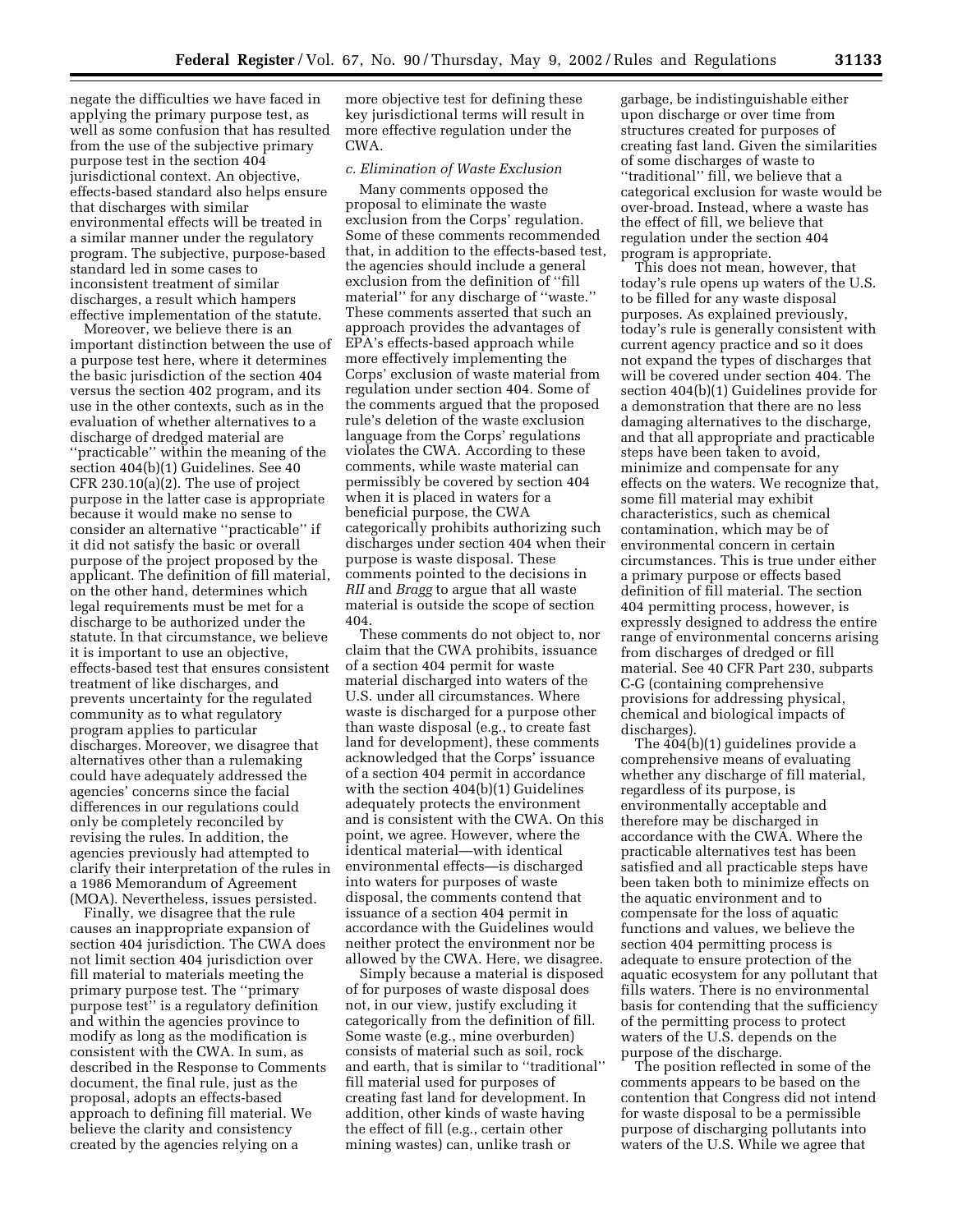Congress wanted to prevent utilization of waters as unlicensed dumping grounds for waste material, the Act as a whole is focused primarily on discharges of waste material, as shown by the Act's definition of pollutant, which includes solid waste, sewage, garbage, discarded equipment, industrial, municipal and agricultural waste. *See* CWA section 502(6). While the elimination of all discharges is an important goal of the Act (*see* CWA section 101(a)(1)), the Act seeks to meet that goal not by banning discharges of waste outright, but by imposing carefully tailored restrictions on discharges of pollutants based on factors such as the impact of the discharge on the receiving water, availability of treatment technologies, cost, and the availability of alternatives to the discharge. *See, e.g.*, CWA sections 301(b), 304(b) (requiring discharges to meet technology-based effluent limitations guidelines and standards); section 306(a)(1) (defining new source performance standard to include no discharge of pollutants ''where practicable''); section 301(b)(1)(C) (requiring dischargers to comply with any more stringent limitations necessary to meet water quality standards); sections 404(b)(1) and 403(c)(1)(F) (requiring that 404(b)(1) Guidelines be based on section 403(c) criteria, which include consideration of ''other possible locations'' of disposal).

Nor do we think that there is any indication that Congress intended to exclude discharges for purposes of waste disposal entirely from coverage under section 404. For example, section 404 applies to ''dredged material'' (referred to as dredged ''spoil'' in the definition of pollutant in section 502(6)), which is typically discharged not for any beneficial purpose, but as a waste product from a dredging operation. Moreover, section 404(a) authorizes the Corps to issue permits for discharges of dredged or fill material at specified ''disposal'' sites. Congress' use of the word ''disposal'' supports the reasonableness of our view that regulating waste material having the effect of fill under section 404 is consistent with the Act.

We also disagree with the interpretation of some of the comments on the *RII* and *Bragg* decisions as mandating that the Corps retain the current exclusion of waste disposal in the definition of fill material. We note first that the decision of the district court in *Bragg* has been vacated by the Fourth Circuit on 11th amendment grounds. *Bragg* v. *Robertson*, 72 F. Supp. 2d 642 (S.D. W. Va. 1999), *rev'd*, 248 F. 3d 275 (4th Cir. 2001). In any

event, both *Bragg* and *RII* applied the Corps' then-existing definition of fill material to conclude that certain discharges were not covered by section 404. Nothing in those decisions suggests that the Act itself precluded the regulation of waste materials with the effect of fill under section 404. See section II. D. of this preamble for further discussion of the *RII* decision. While we agree that trash or garbage generally should be excluded from the definition of fill material (for the reasons explained in section II.B.1d of this preamble), we do not agree that an exclusion for all waste is appropriate and have not included such a provision in today's rule. These issues are discussed in section II.B.1d of the preamble and are addressed more fully in the Response to Comments document.

#### *d. Trash or Garbage*

The agencies have added an exclusion for trash or garbage to the definition of "fill material" for several reasons. First, the preamble to the proposed rule and many of the comments recognized that trash or garbage, such as debris, junk cars, used tires, discarded kitchen appliances, and similar materials, are not appropriately used, as a general matter, for fill material in waters of the U.S. In particular, we agree that the discharge of trash or garbage often results in adverse environmental impacts to waters of the U.S. by creating physical obstructions that alter the natural hydrology of waters and may cause physical hazards as well as other environmental effects. We also agree that these impacts are generally avoidable because there are alternative clean and safe forms of fill material that can be used to accomplish project objectives and because there are widely available landfills and other approved facilities for disposal of trash or garbage.

Accordingly, a party may not obtain a section 404 permit to dispose of trash or garbage in regulated waters. Because the discharge of any pollutant into jurisdictional waters is prohibited under CWA section 301 except in accordance with a permit issued under sections 404 or 402, section 402 would govern such discharges. For many of the reasons identified in this preamble, such as the physical obstruction and hazards that such materials would create in waters of the U.S., we would emphasize that trash or garbage are unlikely to be eligible to receive a permit under the section 402 regulatory program. We also note that where such materials are placed in waters of the U.S. without a permit, EPA or an approved State/Tribal agency with permitting authority, remains the lead

enforcement agency. Today's rule does not affect the application of section 402 of the CWA to discharges of pollutants other than fill material that may be associated with such things as solid waste landfill structures and mine impoundments. Where such structures release pollutants into waters of the U.S., a permit under section 402 of the CWA is required that will ensure protection of any downstream waters, including compliance with State water quality standards.

While the agencies have generally excluded materials characterized as trash or garbage from the definition of ''fill material,'' we agree that there are very specific circumstances where certain types of material that might otherwise be considered trash or garbage may be appropriate for use in a particular project to create a structure or infrastructure in waters of the U.S. In such situations, this material would be regulated as fill material. Such material would have to be suitably cleaned up and not include constituents that would cause significant environmental degradation. An example would be where recycled porcelain fixtures are cleaned and placed in waters of the U.S. to create environmentally beneficial artificial reefs. Such material would not be considered trash or garbage and thus would not be subject to the exclusion. The agencies believe that this is appropriate, and even environmentally beneficial, in situations where (1) the otherwise excluded materials are being placed in waters of the U.S. in a manner consistent with traditional uses of fill material to create a structure or infrastructure, (2) the material's characteristics are suitable to the project purpose, and (3) the review under section 404 can effectively ensure that the material will not cause or contribute to significant environmental degradation.

We also note that as stated in the preamble to the proposal, it is important to draw a clear distinction between solid waste discharged directly into waters of the U.S. and sanitary solid waste landfills. With respect to solid waste landfills, the liners, berms, and other infrastructure that are constructed of fill materials in waters of the U.S. are regulated under section 404 of the CWA. In the case of a landfill that has received a section 404 permit for the placement of berms, dikes, liners and similar activities needed to construct the facility, the subsequent disposal of solid waste into the landfill, while subject to regulation under the RCRA, would not be subject to regulation under the CWA because the constructed facility is not waters of the U.S. As with current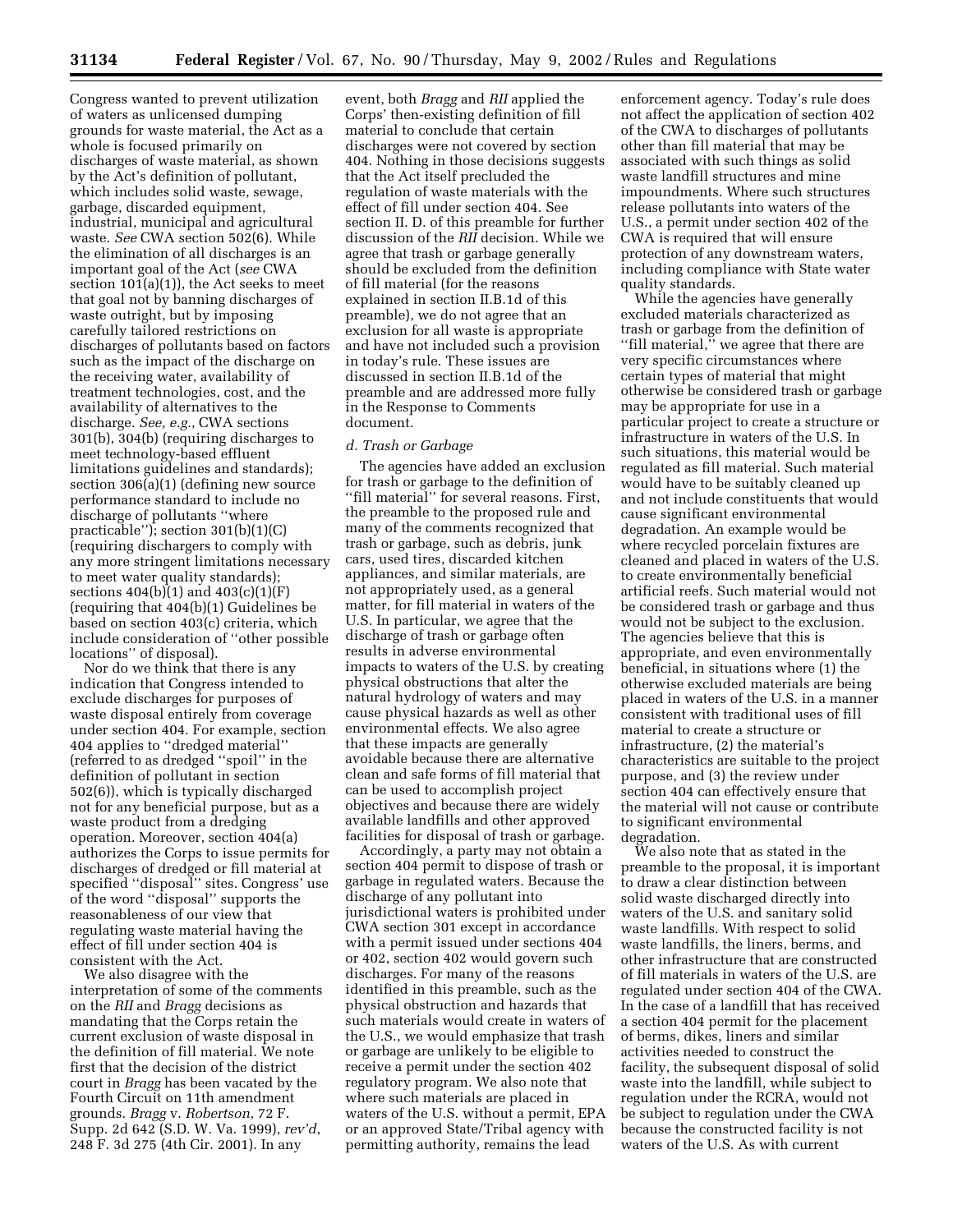practice, discharges of leachate from landfills into waters of the U.S. would remain subject to CWA section 402. Today's final rule does not change this general regulatory framework for landfills. *See* section II D of this preamble for further discussion.

# *e. Unsuitable Fill Material*

With respect to developing a potential definition of ''unsuitable fill material,'' there was almost unanimous opposition to the unsuitable fill concept as discussed in the preamble. Some comments viewed it as an inadequate substitute for the elimination of the waste exclusion. Others argued that having an unsuitable fill provision would be a good idea but that it would need to be much broader and to specifically include mining-related wastes. These commenters also objected to leaving the question of whether something was ''unsuitable fill material'' to the discretion of the District Engineer. Some comments expressed concern that the definition of unsuitable fill material focused on materials that have a potential to leach or that have toxic constituents in toxic amounts. They argued that the definition could result in prohibiting activities that with appropriate permit terms and conditions potentially are allowable under section 404. They also argued that such issues should be addressed in the context of the permitting process and should not result in the permit application being rejected. As described in the Response to Comments document, the agencies have not included an unsuitable fill category in the final rule but, as discussed, the final rule does narrow the scope of ''fill material'' by excluding trash or garbage.

### *f. Effluent Guideline Limitations and 402 Permits*

In addition to the changes already discussed in this preamble, today's final rule also deletes the exclusion contained in the proposal for discharges covered by effluent limitation guidelines or standards or NPDES permits. Several of the comments raised concerns that the exclusion included in the proposed definition for discharges covered by proposed or existing effluent limitation guidelines or standards or NPDES permits was vague and would result in uncertainty with respect to the regulation of certain discharges. Other comments stated that it was inappropriate for rule language to allow reliance on proposed effluent limitation guidelines or standards before they are promulgated as a final rule. In addition, including the language in the actual rule could raise questions as to whether the

reference to effluent guidelines was meant to refer only to those in existence at the time today's rule was promulgated or whether the reference was prospective.

In light of the concerns and confusion associated with the proposed provision, we have decided to delete it from the rule. However, although we have removed the language in question from the rule itself, we emphasize that today's rule generally is intended to maintain our existing approach to regulating pollutants under either section 402 or 404 of the CWA. Effluent limitation guidelines and new source performance standards (''effluent guidelines'') promulgated under section 304 and 306 of the CWA establish limitations and standards for specified wastestreams from industrial categories, and those limitations and standards are incorporated into permits issued under section 402 of the Act. EPA has never sought to regulate fill material under effluent guidelines. Rather, effluent guidelines restrict discharges of pollutants from identified wastestreams based upon the pollutant reduction capabilities of available treatment technologies. Recognizing that some discharges (such as suspended or settleable solids) can have the associated effect, over time, of raising the bottom elevation of a water due to settling of waterborne pollutants, we do not consider such pollutants to be ''fill material,'' and nothing in today's rule changes that view. Nor does today's rule change any determination we have made regarding discharges that are subject to an effluent limitation guideline and standards, which will continue to be regulated under section 402 of the CWA. Similarly, this rule does not alter the manner in which water quality standards currently apply under the section 402 or the section 404 programs.

2. Definition of ''Discharge of Fill Material''

Most of the comments addressing ''discharge of fill material'' supported the inclusion of items related to solid waste landfills, although several asserted that the regulation of discharges associated with solid waste landfills was inconsistent with the court's decision in *Resource Investments Inc.* v. *U.S. Army Corps of Engineers,* 151 F.3d 1162 (9th Cir. 1998). See detailed discussion in section II. D of this final preamble. With respect to the placement of coal mining overburden, two diametrically opposed views were reflected in the comments. Many of the comments argued that coal overburden was ''waste'' material and

that allowing such discharges was a violation of the CWA. In contrast, other comments argued that focusing on ''coal mining overburden'' was confusing, because it created the impression that the overburden or similar materials from other mining processes may not be regulated as ''discharges of fill material.''

Today's final rule responds to the comments in the following ways. First, the agencies continue to agree with those comments that supported including the placement of material associated with construction and maintenance of solid waste landfills and related facilities in the discharge of fill material. For the reasons discussed in section II. D of this final preamble and in the Response to Comments document, we do not agree that we are precluded by the *RII* decision from issuing a rule that defines ''fill material'' or the ''discharge of fill material'' as encompassing discharges associated with the construction of solid waste landfill infrastructures. Second, the agencies have modified the ''placement of coal mining overburden'' to read ''placement of overburden, slurry, or tailings or similar mining-related materials.'' The language in today's final rule will clarify that any mining-related material that has the effect of fill when discharged will be regulated as ''fill material.'' We made this clarification because it was clear from the comments that some were reading the examples we identified as an exclusive list. The general intent of this rule is to cover materials that have the effect of fill, not simply to focus on any one industrial activity. We believe that the additional mining related examples will address the confusion reflected in the comments. Finally, as discussed in section II.B.1.c of this preamble, we do not agree that the CWA contains a blanket prohibition precluding discharges of ''waste'' materials in to waters of the U.S. Instead, the Act establishes the framework for regulating discharges into waters and we believe the section 404 program is the most appropriate vehicle for regulating overburden and other mining-related materials. Several other minor changes, editorial in nature, have also been made in today's final rule.

# *C. Appropriate Reliance on the Environmental Reviews Conducted by Other Federal or State Programs*

As indicated, today's rule is designed to improve the effective implementation of the section 404 program by having the Corps and EPA adopt a single, uniform definition for these key jurisdictional terms. We also believe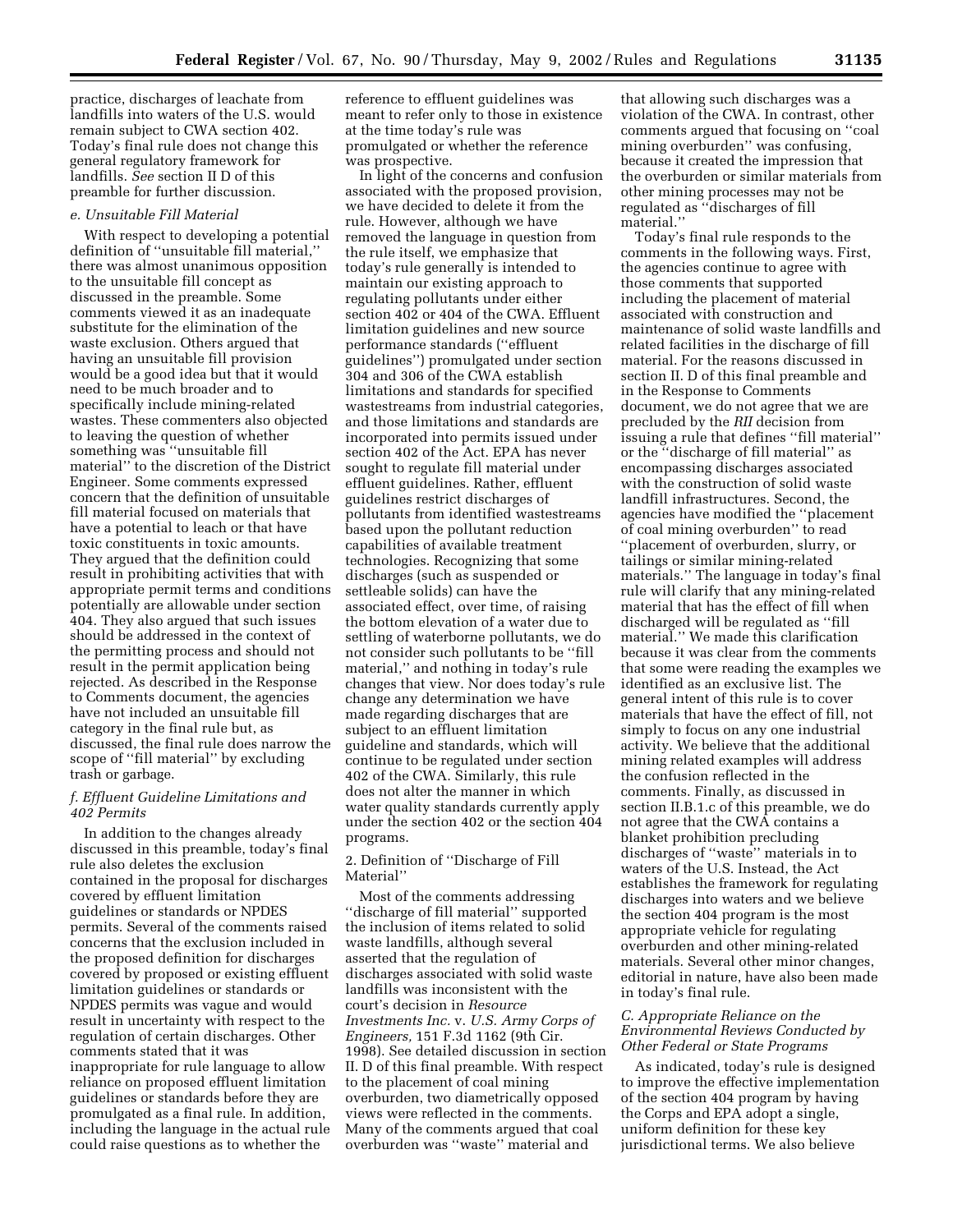that we can improve the effective implementation of the program by placing greater emphasis on coordination among the Federal agencies and with relevant State and Tribal programs. There are numerous examples of where the agencies can effectively work together and with other State, Tribal and Federal programs in the review of proposed projects that involve a section 404 discharge to jointly develop information that is relevant and reliable. Projects involving discharges to waters of the U.S. are often subject to review under other Federal and State permit programs, including the RCRA, the Surface Mining Control and Reclamation Act (SMCRA), the Coastal Zone Management Act (CZMA), CWA Section 402 NPDES, and others. Examples where closer coordination may be beneficial include the review of proposed solid waste landfills under the CWA and RCRA, proposed highway projects under the CWA and NEPA, proposed mining projects under the CWA and SMCRA, and proposed coastal restoration projects under the CWA and CZMA.

As EPA and the Corps implement today's rule, we will be placing even greater emphasis on effective coordination with other relevant State, Tribal and Federal programs and, consistent with our legal responsibilities, on reliance, as appropriate, on the information developed and conclusions reached by other agencies to support the decisions required under these programs and ours. We are confident that this coordination will serve to make the implementation of today's rule and, more broadly, the CWA section 404 program, more effective, consistent and environmentally protective.

Some comments expressed concern that an effects-based approach to the definition of ''fill material'' would result in a duplication of effort among Federal programs and an increased workload for the Corps. We believe that more effective coordination among the State, Tribal and Federal agencies and appropriate reliance on the analyses of other agencies will help significantly to address these concerns.

First, it is important to note that EPA and Corps regulations encourage coordination and allow for appropriate reliance on relevant information and analyses developed under other programs to help satisfy section 404 program requirements. In the most effective circumstances, the Corps is able to coordinate with other relevant State, Tribal and Federal agencies before and during project review to identify the most efficient and effective role for each

agency and ensure mutual reliance on information and analyses, particularly where that reliance is consistent with individual agency expertise and experience. For example, for many years, subject to advice from EPA, the Corps has relied on State determinations regarding water quality matters, as those State determinations are reflected in State CWA section 401 water quality certifications (see 33 CFR  $320.4(d)$ ). Such Corps reliance on State water quality determinations will continue for discharges associated with activities such as mining and solid waste landfills. In regulating discharges associated with mining, close coordination with the State, Tribal and Federal entities responsible for implementation of SMCRA, CWA section 401 and section 402 will enable the Corps to take advantage of the specialized expertise of the agencies as the Corps completes the section 404 review. Such coordination also helps to reduce the costs associated with project reviews, promotes consistent and predictable decision-making, and ultimately ensures the most effective protection for human health and the environment. EPA and the Corps anticipate that Corps District offices will rely on State/Federal site selection under SMCRA regarding the siting of coal mining related discharges to the extent allowed under current law and regulations. Similarly, the Corps will make full use of State RCRA information regarding the siting, design and construction of solid waste landfills, and will defer to those State decisions to the extent allowed by current law and regulation.

Both agencies recognize, however, that the Corps is ultimately responsible under the CWA for making the required determinations that support each permit decision based on the Corps' independent evaluation of the record. The Corps itself determines the extent of deference to information generated from other programs including, for example, site selection under SMCRA and RCRA, that is appropriate on a case-by-case basis. Ultimately the Corps is relying on, rather than relinquishing to, these other sources of information as a record is developed and the Corps makes the determinations required by the Section 404 regulatory program. For example, the Corps will make full use of State site selection decisions under SMCRA ( *e.g.,* coal slurry impoundments) and RCRA (*e.g.,* solid waste landfills), but the Corps will independently review those decisions and the State processes that generated them, to ensure that any Corps permit decision for a discharge

site will fully comply with NEPA, the section 404(b)(1) Guidelines, and other relevant legal requirements. The Corps and EPA believe that effective coordination with other State and Federal agencies and the information they develop will help the Corps continue to make more timely, consistent and environmentally protective permit decisions.

#### *D. The Final Rule and the Resource Investments Decision*

In *Resource Investments Inc* v. *Corps,* 151 F.3d 1162 (9th Cir. 1998), the Ninth Circuit held that the Corps lacked the authority to regulate a solid waste landfill in waters of the U.S. The court found that: (1) Neither the solid waste itself nor the liner consisting of layers of gravel and low-permeability soil constituted ''fill material'' under Corps regulations; and (2) because of the potential for inconsistent results if landfills were regulated under both section 404 of the CWA and Subtitle D of RCRA, requiring these facilities to be subject solely to RCRA would ''harmonize'' the statutes.

We discussed this decision in the preamble to the proposed rule as an example of some of the confusion engendered by the ''primary purpose'' test. The court found in *RII* that the liner was not fill material because its primary purpose was not to replace an aquatic area with dry land or change the bottom elevation of a waterbody, ''but rather to serve as a leak detection and collection system.'' 151 F.3d at 1168. We explained in the proposal that fills typically serve some other purpose than just creating dry land or raising a water's bottom elevation and that, if the court's reasoning were taken to its logical conclusion, many traditional fills in waters of the U.S. would not be subject to section 404.

Some commenters objected to our proposal not to follow the decision in *RII* in this rulemaking. They criticized the proposal as an improper attempt to ''override'' or ''overrule'' the Ninth Circuit's decision, particularly within the Ninth Circuit where the decision is binding. They also argued that the proposed rule failed to address the potential for duplication and inconsistency in decision-making by State and Federal agencies identified in *RII.*

In our view, these comments raise two distinct issues. The first is whether we should follow the *RII* decision outside the Ninth Circuit and cease regulating discharges associated with the construction of solid waste landfills under section 404. The second issue is whether *RII* precludes us from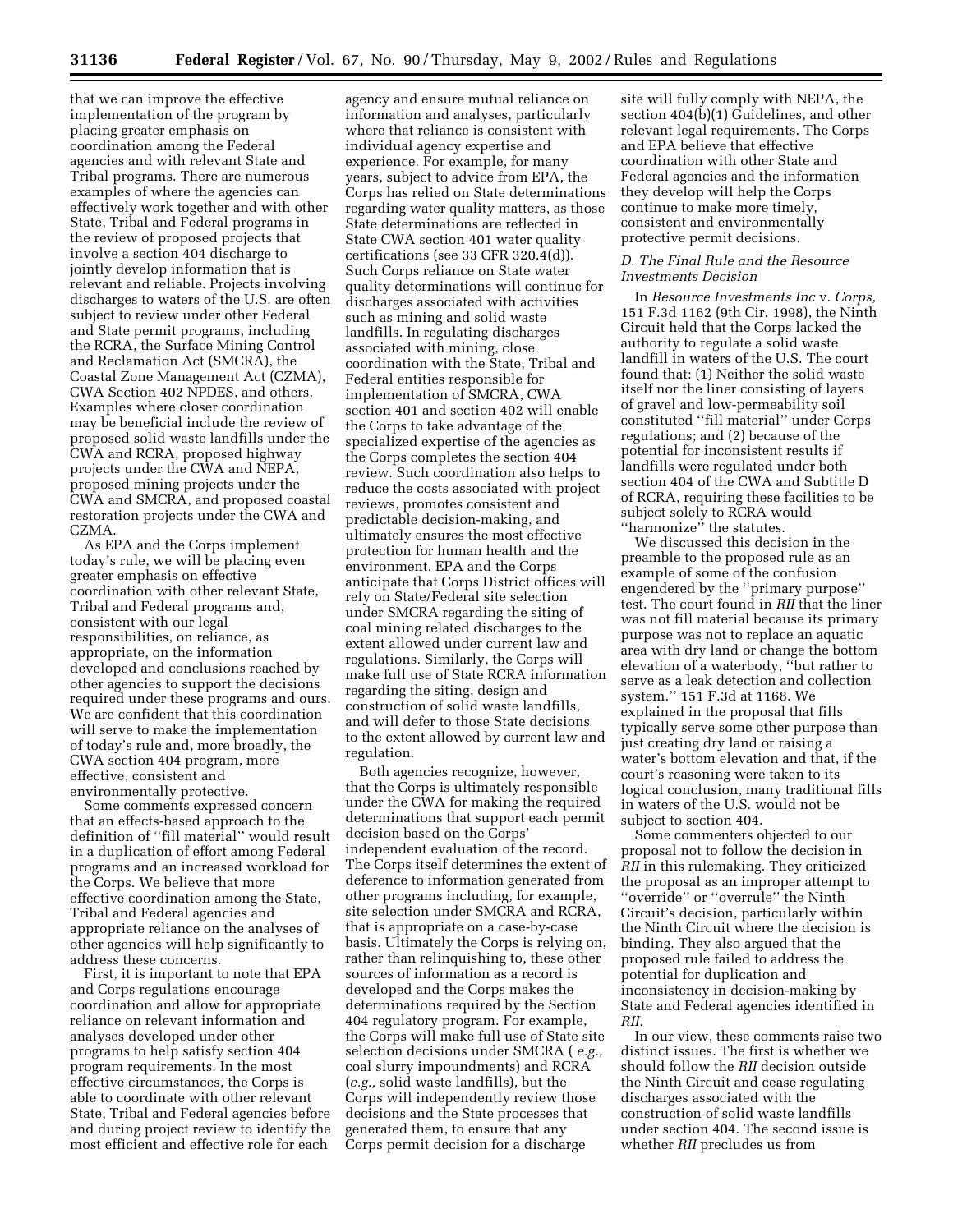regulating discharges associated with construction of solid waste landfill structures within the Ninth Circuit, even after today's rule. We address each of these issues in turn.

Regarding the first question, we note first that, after *RII* was decided, we chose not to acquiesce in the decision outside the Ninth Circuit. While we agreed that the solid waste disposal placed in a landfill is not fill material (and such waste continues to be excluded under today's rule), we believed that the court misapplied the primary purpose test in the Corps' regulations, and that the court's conclusion that RCRA supplanted CWA regulation was contrary to Congressional intent. See *Resource Investments Inc. et al.* v. *Corps,* No. 97– 35934 (Government's Petition for Rehearing and Suggestion for Rehearing En Banc, September 30, 1998). Thus, after the court decided *RII*, the Corps has continued to issue section 404 permits for the construction of solid waste landfill infrastructures outside the Ninth Circuit.

After considering public comments, we continue to decline to follow *RII* outside the Ninth Circuit and have, therefore, maintained the approach in the proposed rule to the regulation of solid waste landfills. The revisions to the Corps' definition of fill material in today's rule address the basis for the court's holding that the landfill did not involve the discharge of fill material under section 404. For the reasons explained elsewhere in today's notice, we believe that an effects-based test is the appropriate means of evaluating whether a pollutant is ''fill material'' and should be regulated under section 404 as opposed to section 402 of the CWA. The placement of berms, liners and other infrastructure (such as roads) associated with construction of a solid waste landfill in waters of the U.S. has the effect of replacing water with dry land or raising the bottom elevation of a water. Therefore, under today's rule, they constitute fill material. Such discharges are indistinguishable from similar discharges associated with other construction activity, which the Corps has always regulated as fill under section 404. *See* 40 CFR 232.2; 33 CFR 323.2 (defining ''discharge of fill material,'' to include ''fill that is necessary for the construction of any structure in a water of the U.S.; the building of any structure or impoundment requiring rock, sand, dirt or other material for its construction; site-development fills for recreational, industrial, commercial, residential and other uses; causeways or road fills; \*\*\*''). We have amended our

definition of this term to include the ''placement of fill material for construction or maintenance of any liner, berm, or other infrastructure associated with solid waste landfills.'' That amendment does not change substantively the prior definition, but merely adds solid waste landfills as an example to make clear that it constitutes a ''discharge of fill material.'' Thus, under our new regulations, discharges associated with the creation of solid waste landfill structures clearly constitute ''fill material.''

To the extent some commenters asserted that revising our regulation was an improper attempt to ''overrule'' or ''override'' this holding in *RII*, we disagree. The court's analysis of the ''fill material'' in *RII* was based entirely on the Corps regulations as they existed at that time, and not upon the interpretation of the CWA itself. Moreover, the CWA does not define ''fill material.'' Therefore, both the statute and the Ninth Circuit's decision leave us the discretion to adopt a reasonable definition consistent with the statutory scheme. We have explained elsewhere why we believe today's definition of fill is reasonable and appropriate under the CWA. To the extent today's rule has the practical effect of ''overriding'' this aspect of the court's decision in *RII*, that is neither remarkable nor inappropriate, since it is entirely proper for agencies to consider and, if appropriate, revise their regulations in light of judicial interpretation of them.

For purposes of deciding whether to apply the *RII* decision outside the Ninth Circuit, we have also evaluated the second basis for the court's decision that regulation solely under Subtitle D of RCRA instead of section 404 would ''harmonize'' the statutes and avoid necessary duplication. We decline to follow that holding both on legal and policy grounds. First, we believe, notwithstanding *RII*, that eliminating the CWA permitting requirement on the grounds that an activity is regulated under RCRA is contrary to Congressional intent in both statutes. Second, we do not agree with the court that regulation under Subtitle D and section 404 would constitute unnecessary duplication, in light of the distinct purposes served by these authorities, the differing Federal roles under the two statutes, and our clarification in today's rulemaking of our intent to give all appropriate deference to State RCRA decisionmaking in the section 404 permitting process.

We first do not agree with the court's legal reasons for concluding that regulation under Subtitle D of RCRA

supplants CWA regulation. The CWA prohibits the discharge of any pollutant into waters of the U.S. without a permit under the Act. *See* CWA section 301(a). Even though an activity associated with a discharge may be regulated under other Federal or State authorities, we believe there is not any basis to conclude that such regulation by itself makes section 301(a) of the Act inapplicable to a discharge of a pollutant into waters of the U.S. In effect, the court concluded that enactment of a regulatory scheme under Subtitle D of RCRA impliedly repealed the statutory permit requirement under the CWA. But ''the intention of the legislature to repeal must be clear and manifest.'' *Radzanower* v. *Touche Ross & Co.,* 426 U.S. 148, 154 (1976), and the court must conclude that the two acts are in irreconcilable conflict or that the later act covers the whole subject of the earlier one and is clearly intended as a substitute. *Id.* The court in *RII* did not, and could not, make these findings.

In fact, Congress itself made precisely the opposite findings when it enacted RCRA. Section 1006(a) states:

Nothing in this chapter shall be construed to apply to (or to authorize any State, interstate, or local authority to regulate) any activity or substance which is subject to the [CWA] except to the extent such application (or regulation) is not inconsistent with the requirements of (the CWA).

This provision precludes regulation of solid waste landfills under Subtitle D in a manner inconsistent with the requirements of the CWA. In our view, it is plainly ''inconsistent'' with the requirements of the CWA to hold that regulation under RCRA eliminates CWA permitting requirement altogether.

Instead, the court relied upon certain Corps regulations, statements by Corps officials and a 1986 interagency MOA. The court first stated that applying section 404 to solid waste landfills was ''unreasonable'' because there would be ''potentially inconsistent results'' where both the State and the Corps were applying the same criteria in regulating solid waste landfills. 151 F.3d at 1169. The court held that this ''regulatory overlap is inconsistent with Corps regulations stating that ''the Corps believes that State and Federal regulatory programs should complement rather than duplicate one another.' '' 33 CFR 320.1(a)(5). In addition, the court cited statements by the Corps in a 1984 letter to EPA stating that EPA was in a better position than the Corps to regulate solid waste landfills. Finally, the court cited the 1986 MOA between the Corps and EPA.

However, none of these ''authorities'' purport to modify the statutory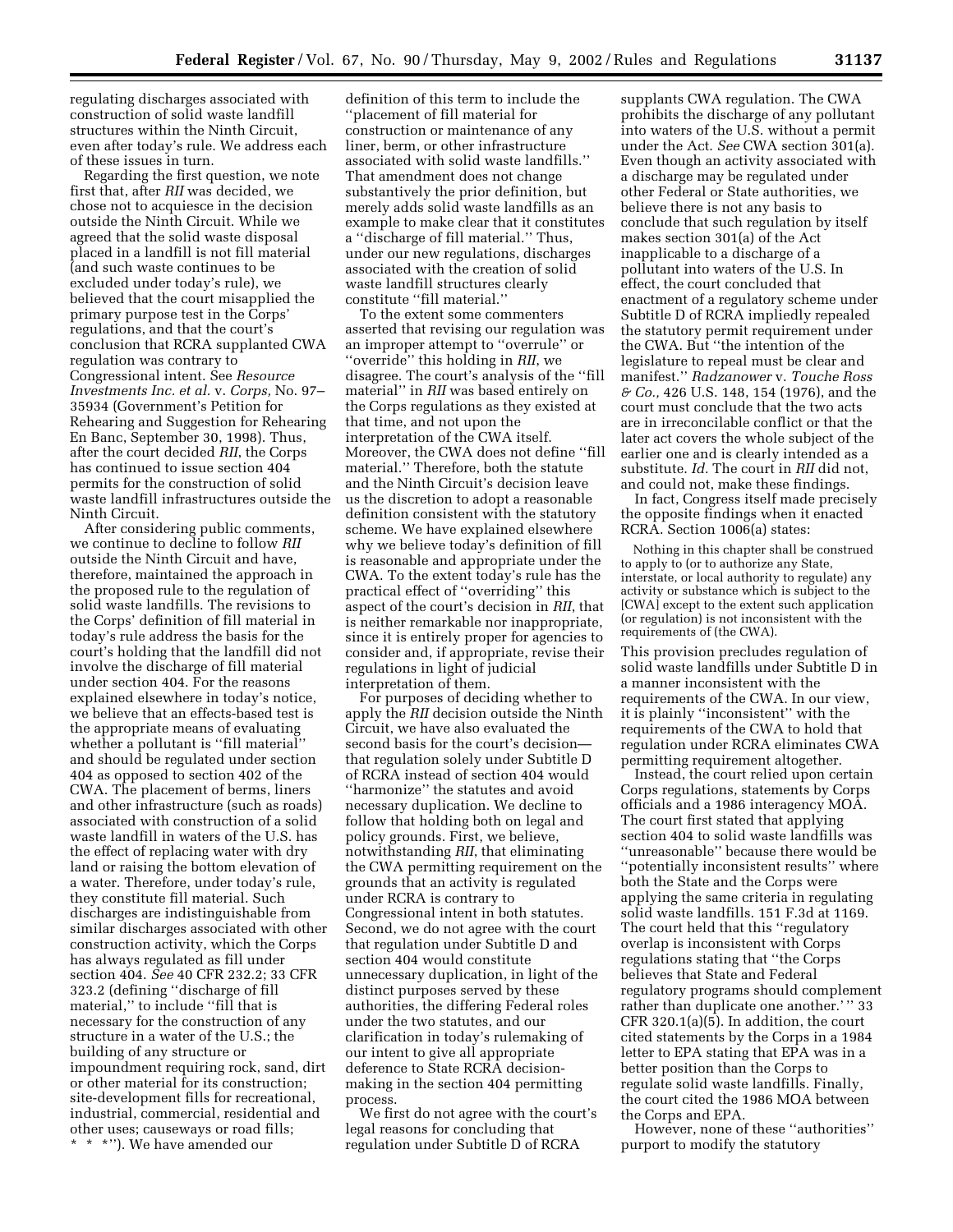permitting requirements of the CWA, nor could they. The Corps' regulation cited by the court is simply a statement of the Corps' policy objective of working in concert with State regulatory programs, an important and continuing Corps objective that was discussed previously. The Corps' letter and the MOA reflected our efforts to manage our programs in light of our differing definitions of fill material, but did not speak to the CWA statutory permitting requirement. The court also misconstrued the 1986 MOA entered into by EPA and the Corps as indicating we intended to make the regulation of solid waste facilities within ''the sole purview of the EPA and affected states'' after EPA promulgated certain Subtitle D regulations. 151 F.3d at 1169. In fact, we stated,

EPA and Army agree that consideration given to the control of discharges of solid waste both in waters of the United States and upland should take into account the results of studies being implemented under the 1984 Hazardous and Solid Waste Amendments (HSWA) to the Resource Conservation and Recovery Act (RCRA), signed into law on November 8, 1984. . . .

Unless extended by mutual agreement, the agreement will expire at such time as EPA has accomplished specified steps in its implementation of RCRA, at which time the results of the study of the adequacy of the existing Subtitle D criteria and proposed revisions to the Subtitle D criteria for solid waste disposal facilities, including those that may receive hazardous household wastes and small quantity generator waste, will be known. In addition, data resulting from actions under the interim agreement can be considered at that time.

It should be noted that this MOA is about the regulation of solid waste disposal, not about the construction of infrastructure, including solid waste landfill infrastructure, that involves discharges of fill material to waters of the U.S. We did not address in the MOA how solid waste landfills would be regulated after EPA completed its study and certain RCRA regulations, but said only that these developments would ''be taken into account'' as we decided how to address these discharges in the future. Thus, in addition to the inability of the agencies as a legal matter to modify the CWA statutory permitting requirement through an MOA, we expressly reserved any judgment about the appropriate regulatory approach to be taken after certain actions were taken under RCRA. The court appears to have assumed that the MOA expired after we completed the specified steps under RCRA, and that regulatory authority over solid waste landfills thereafter became the sole purview of RCRA. In fact, the MOA did not expire, and it has

continued to provide the framework for regulation of solid waste landfills under section 404 of the CWA. See Memorandum of John F. Studt, U.S. Army Corps of Engineers, May 17, 1993 (stating ''the subject MOA remains effective in its entirety until further notice'' and noting that this position was coordinated with EPA).

We conclude, therefore, that it would be contrary to the language and intent of both the CWA and RCRA to conclude that RCRA subtitle D supplants the CWA permitting requirement for discharges into waters of the U.S. associated with the construction of solid waste landfills. The different Federal roles in the permitting schemes in these statutes supports this conclusion. Subtitle D provides that each State will ''adopt and implement a permit program or other system of prior approval and conditions'' to assure that each solid waste management facility within the State ''will comply'' with criteria established by EPA for the siting, design, construction, operation and closure of solid waste landfills. RCRA section 4005(c)(1)(B). States are required to submit permit programs for EPA to review and EPA is required to ''determine whether each State has developed an adequate program'' to ensure compliance with EPA's Subtitle D regulations. RCRA section  $4005(c)(1)(B)$  and  $(C)$ . However, RCRA does not grant to EPA authority to issue permits for solid waste landfills, review State permitting decisions or enforce Subtitle D requirements in States with approved programs. The court in *RII* appeared to misunderstand EPA's authorities under Subtitle D of RCRA when it stated that EPA would be the permitting authority in the absence of an approved State program. *See* 151 F.3d 1169 (''we hold that when a proposed project affecting a wetlands area is a solid waste landfill, the *EPA* (or the approved State program) . . . will have the permit authority under RCRA.'') (Emphasis added); 151 F.3d at 1167 (''RCRA gives the EPA authority to issue permits for the disposal of solid waste, but allows states to substitute their own permit programs for the Federal program if the State program is approved by EPA.''). While this authority exists with regard to disposal of hazardous waste under Subtitle C of RCRA, EPA does not have this authority with regard to disposal of nonhazardous solid waste under Subtitle D.

In contrast, the CWA requires either a Federal permit for discharges of pollutants into waters of the U.S., or issuance of a permit by a State/Tribe with an approved program, subject to EPA's authority to object to a permit

where EPA finds it fails to meet the guidelines and requirements of the CWA. CWA sections 402(d); 404(j). EPA also has authority under the CWA to enforce conditions in Federal or State permits under the Act. CWA section 309.

These contrasting statutory schemes support the conclusion that eliminating CWA authority over discharges of fill material associated with construction of solid waste landfills would mean a significant departure from the statutory structure created by Congress in the CWA, a scheme which Congress expressly sought to preserve when it adopted RCRA. *See* RCRA section 1006(a). This does not mean that we view the Federal role as one of secondguessing every decision made by State regulatory authorities under RCRA. To the contrary, both RCRA and the CWA reflect a strong presumption in favor of State-administered regulatory programs. As discussed elsewhere, we intend to rely on State decision-making under RCRA to the extent allowed under current law and regulations. However, we believe that eliminating a Federal role entirely on these matters is neither appropriate nor consistent with Congressional intent under RCRA or the CWA.

Thus, we decline to follow the decision in *RII* outside the Ninth Circuit because we conclude there is not an adequate legal basis on which to conclude that discharges of pollutants associated with solid waste landfills no longer need to be authorized by a CWA permit solely because the project receives a permit under Subtitle D of RCRA.

We nonetheless share the basic policy perspective expressed by the court in *RII* about the need to avoid unnecessary duplication and potential inconsistent application of regulatory programs under the CWA and RCRA. In fact, RCRA expressly vests EPA with the responsibility to ''integrate all provisions of (RCRA) for purposes of administration and enforcement and (to) avoid duplication, to the maximum extent practicable, with the appropriate provisions of the \* \* \*  $(CWA)$ . \* \* \* Such integration shall be effected only to the extent that it can be done in a manner consistent with the goals and policies of this chapter and the CWA. \*\*\*'' RCRA section 1006(b). EPA has sought such integration first by promulgating location restrictions for landfills that are consistent with the criteria for issuance of section 404 permits. See 40 CFR 258.12; 230.10. Among other requirements, a landfill may not be located in wetlands unless it is demonstrated to the State that there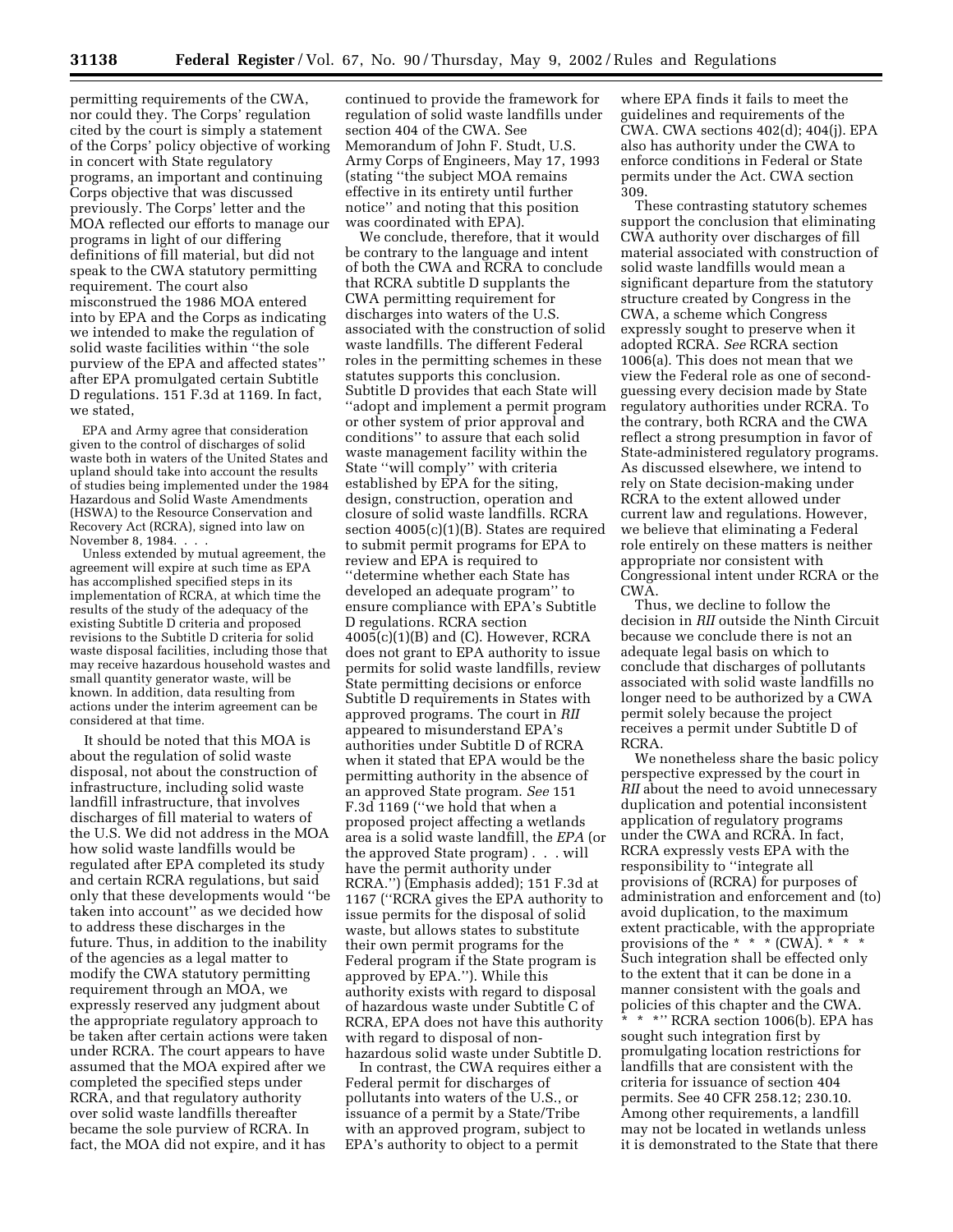are not less environmentally damaging practicable alternatives, the facility will not cause significant degradation of wetlands, and that appropriate and practicable steps have been taken to mitigate the loss of wetlands from the facility. However, EPA never purported to substitute Subtitle D regulation for the CWA permitting requirement, a result that would violate both section 1006(a) and (b). Instead, the Subtitle D RCRA regulations make clear that owners or operators of municipal solid waste landfills ''must comply with any other applicable Federal rules, laws, regulations, or other requirements.'' 40 CFR 258.3. At the time EPA promulgated this regulation, the agency expressly noted that such requirements include those arising under the CWA. *See* 56 FR 51042 (October 9, 1991).

We do not believe, however, that the Subtitle D and section 404 programs are redundant. Rather, each program has a distinct focus. The State RCRA permitting process addresses a much broader range of issues, including technical operating and design criteria, ground water monitoring, corrective action, closure and post-closure care and financial assurances. In contrast, the section 404 process is focused exclusively on the impacts of discharges of dredged or fill material on the aquatic ecosystem, and ways of ensuring that those impacts are avoided, minimized and compensated. Because of the Corps' expertise in protecting aquatic ecosystems, we have found that State RCRA permitting agencies often incorporate by reference the requirements of section 404 permits. (For example, the State RCRA permit for the *RII* landfill required the applicant to implement the wetlands and mitigation plan to be approved by the Corps through the 404 permit process.) We believe that, in these and other ways, State and Federal permitting authorities can create efficiencies by relying on each other's expertise in making regulatory decisions.

We intend to make additional efforts to avoid unnecessary duplication in the Federal and State permitting process. As explained in section II. C of this final preamble, we intend that the Corps will rely on decisions by the State RCRA authority about the siting, design and construction of solid waste landfills in waters of the U.S. to the extent allowed by law and regulations. Appropriate deference to State decision-making will help avoid duplication, while still ensuring that the Corps fulfills its responsibilities to authorize discharges of fill material associated with solid waste landfills in accordance with CWA requirements.

This does not mean that, in every single case, State and Federal decisionmakers will agree on whether a particular project or configuration is environmentally acceptable. Nevertheless, instances of disagreement have been rare. We intend to further enhance our efforts to ensure effective coordination between State and Federal officials. However, we do not agree with the court in *RII* that the only way to avoid unnecessary duplication is to eliminate the CWA permitting requirement altogether.

We next address commenters' assertions that the decision in *RII* continues to preclude us from regulating solid waste landfills under section 404 within the Ninth Circuit. These comments also argue that, given the ''statutory'' basis for the court's decision, we cannot change the result in the Ninth Circuit through this rulemaking.

As noted in this preamble, the court construed administrative materials of the Corps and EPA as supporting the conclusion that the agencies did not intend to regulate solid waste landfills under section 404 of the CWA. In light of this agency intent, the court concluded that subjecting landfills to regulation solely under RCRA would ''harmonize'' the statutes and ''give effect to each [statute] while preserving their sense and purpose.'' 151 F.3d at 1169. The court found that this harmonization ''is consistent with the sense of the CWA that discharges of solid waste materials are beyond the scope of section 404 . . . and avoids unnecessary duplication of Federal and State efforts in the area of wetlands protection.'' *Id.*

We again emphasize the distinction between ''discharges of solid waste material,'' as referenced by the court and discharges of fill material associated with the construction of infrastructure. In this rulemaking, we have clarified that discharges having the effect of raising the bottom elevation of a water or replacing water with dry land, including fill used to create landfills such as liners, berms and other infrastructure associated with solid waste landfills are discharges of fill material subject to the section 404 program. Therefore, we have altered the landscape as understood by the court in *RII* (i.e., that these facilities were entirely outside the intended purview of section 404). We do not agree with commenters who argued that there was a ''statutory'' basis to the court's decision in the sense that the holding of the decision turned on an interpretation of Congressional intent in the CWA or RCRA. The court did not cite any

provision of the CWA or RCRA to support its conclusions. Rather, the court derived the ''sense and purpose'' of the CWA based on agency regulations, guidance and correspondence. By clarifying the scope of section 404 authorities in this rulemaking, we have altered the ''sense and purpose'' of the CWA underlying the court's conclusion that regulation solely under RCRA would ''harmonize'' the statutes. Because the premises before the court have changed, we do not view the court's decision as continuing to bar the regulation under section 404 of discharges associated with solid waste landfills within the Ninth Circuit. At a minimum, today's rule calls into question the continuing vitality of the court's reasoning and conclusions and, should a case be brought within the Ninth Circuit challenging our authority to regulate solid waste landfills, we would ask the court to address the question anew in light of the clarification of our authorities in today's rule.

### **III. Administrative Requirements**

#### *A. Plain Language*

In compliance with the principle in Executive Order 12866 regarding plain language, this preamble is written using plain language. Thus, the use of ''we'' in this notice refers to EPA and the Corps, and the use of ''you'' refers to the reader. We have also used active voice, short sentences, and common every day terms except for necessary technical terms.

# *B. Paperwork Reduction Act*

This action does not impose any new information collection burden under the provisions of the Paperwork Production Act, 44 U.S.C. 3501 *et seq.* This rule merely reconciles EPA and Corps CWA section 404 regulations defining the term ''fill material'' and amends our definitions of ''discharge of fill material.'' Thus, this action is not subject to the Paperwork Reduction Act.

Burden means the total time, effort, or financial resources expended by persons to generate, maintain, retain, or disclose or provide information to or for a Federal agency. This includes the time needed to review instructions; develop, acquire, install, and utilize technology and systems for the purposes of collecting, validating, and verifying information, processing and maintaining information, and disclosing and providing information; adjust the existing ways to comply with any previously applicable instructions and requirements; train personnel to be able to respond to a collection of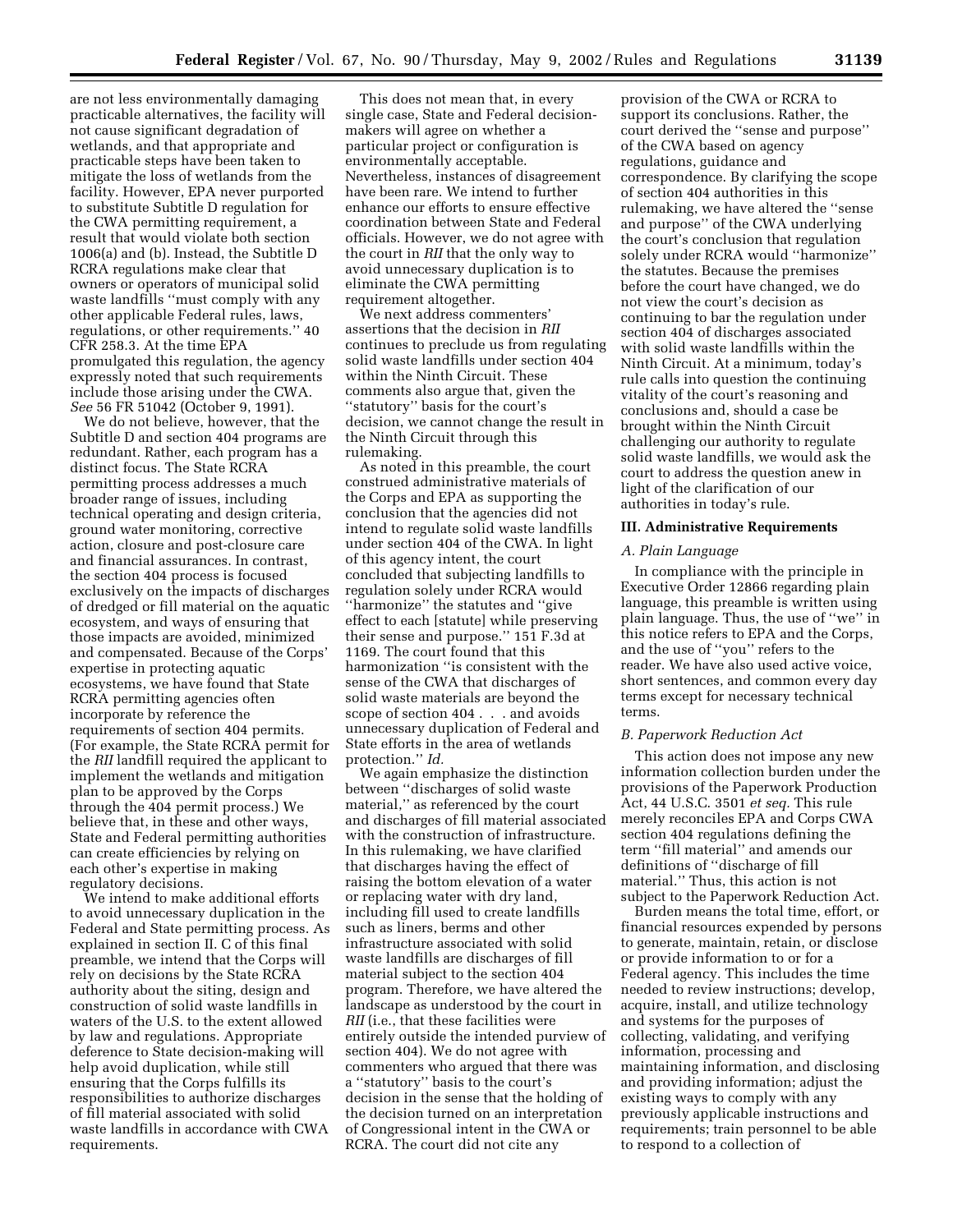information; search data sources; complete and review the collection of information; and transmit or otherwise disclose the information.

An Agency may not conduct or sponsor, and a person is not required to respond to, a collection of information unless it displays a currently valid OMB control number. The OMB control numbers for EPA's regulations are displayed in 40 CFR part 9 and 48 CFR chapter 15. For the CWA section regulatory 404 program, the current OMB approval number for information requirements is maintained by the Corps of Engineers (OMB approval number 0710–0003, expires December 31, 2004).

#### *C. Executive Order 12866*

Under Executive Order 12866 (58 FR 51735, October 4, 1993), EPA and the Corps must determine whether the regulatory action is ''significant'' and therefore subject to review by the Office of Management and Budget (OMB) and the requirements of the Executive Order. The Order defines ''significant regulatory action'' as one that is likely to result in a rule that may:

(1) Have an annual effect on the economy of \$100 million or more or adversely affect in a material way the economy, a sector of the economy, productivity, competition, jobs, the environment, public health or safety, or State, local, or Tribal governments or communities;

(2) Create a serious inconsistency or otherwise interfere with an action taken or planned by another agency;

(3) Materially alter the budgetary impact of entitlements, grants, user fees, or loan programs or the rights and obligations of recipients thereof; or

(4) Raise novel legal or policy issues arising out of legal mandates, the President's priorities, or the principles set forth in the Executive Order.

Pursuant to the terms of Executive Order 12866, it has been determined that this rule is a ''significant regulatory action'' in light of the provisions of paragraph (4) above. As such, this action was submitted to OMB for review. Changes made in response to OMB suggestions or recommendations will be documented in the public record.

# *D. Executive Order 13132*

Executive Order 13132, entitled ''Federalism'' (64 FR 43255, August 10, 1999), requires EPA and the Corps to develop an accountable process to ensure ''meaningful and timely input by State and local officials in the development of regulatory policies that have Federalism implications.'' ''Policies that have Federalism implications'' is defined in the

Executive Order to include regulations that have ''substantial direct effects on the States, on the relationship between the national government and the States, or on the distribution of power and responsibilities among the various levels of government.''

This final rule does not have Federalism implications. It will not have substantial direct effects on the States, on the relationship between the national government and the States, or on the distribution of power and responsibilities among the various levels of government, as specified in Executive Order 13132. Currently, under the CWA, any discharge of pollutants into waters of the U.S. requires a permit under either section 402 or 404 of the CWA. Today's rule conforms our two regulatory definitions of ''fill material'' and thereby clarifies whether a particular discharge is subject to regulation under section 402 or Section 404. It is generally consistent with current agency practice and does not impose new substantive requirements. Within California, Oregon, Washington, Idaho, Wyoming, Nevada, Arizona, Hawaii, Guam, and the Northern Mariana Islands, after today's rule, the Corps will again be issuing Section 404 permits for the construction of solid waste landfills in waters of the U.S., which the Corps had ceased doing after the decision in *RII* (the decision did not affect the permitting requirement outside these states). *See* section II. D. of this preamble. However, resuming the issuance of section 404 permits for construction of solid waste landfills in waters of the U.S. in these areas does not have Federalism implications. None of the States within the Ninth Circuit will incur administrative costs as a result of today's rule, because none currently administer the section 404 program and, in any event, the administrative costs of permitting solid waste landfills are minimal in the context of the overall section 404 permitting program. In addition, this change does not impose any additional substantive obligations on State or local governments seeking to construct solid waste landfills in waters of the U.S. since Subtitle D of RCRA currently requires such facilities to meet comparable conditions for receiving a section 404 permit. *See* section II. D of this preamble. Finally, we do not believe that requiring any State or local governments seeking to construct solid waste landfills in waters of the U.S. to undergo the Section 404 permitting process itself will have substantial direct effects on the States, on the

relationship between the national government and the States, or on the distribution of power and responsibilities among the various levels of government. Thus, Executive Order 13132 does not apply to this rule.

# *E. Regulatory Flexibility Act (RFA), as Amended by the Small Business Regulatory Enforcement Fairness Act of 1996 (SBREFA), 5 U.S.C. 601 et seq.*

The RFA generally requires an agency to prepare a regulatory flexibility analysis of any rule subject to noticeand-comment rulemaking requirements under the Administrative Procedure Act or any other statute unless the agency certifies that the rule will not have a significant economic impact on a substantial number of small entities. Small entities include small businesses, small organizations and small governmental jurisdictions.

For purposes of assessing the impacts of today's rule on small entities, a small entity is defined as : (1) A small business based on SBA size standards; (2) a small governmental jurisdiction that is a government of a city, county, town, school district, or special district with a population of less than 50,000; and (3) a small organization that is any not-for-profit enterprise which is independently owned and operated and is not dominant in its field.

After considering the economic impacts of today's final rule on small entities, we certify that this action will not have a significant economic impact on a substantial number of small entities. Currently, under the CWA, any discharge of pollutants into waters of the U.S. requires a permit under either section 402 or 404 of the CWA. Today's rule conforms our two regulatory definitions of ''fill material'' and thereby clarifies whether a particular discharge is subject to regulation under section 402 or section 404. Today's rule is generally consistent with current agency practice, does not impose new substantive requirements and therefore would not have a significant economic impact on a substantial number of small entities.

#### *F. Unfunded Mandates Reform Act*

Title II of the Unfunded Mandates Reform Act of 1995 (UMRA), Public Law 104–4, establishes requirements for Federal agencies to assess the effects of their regulatory actions on State, local, and Tribal governments and the private sector. Under section 202 of the UMRA, the agencies generally must prepare a written statement, including a costbenefit analysis, for proposed and final rules with ''Federal mandates'' that may result in expenditures to State, local,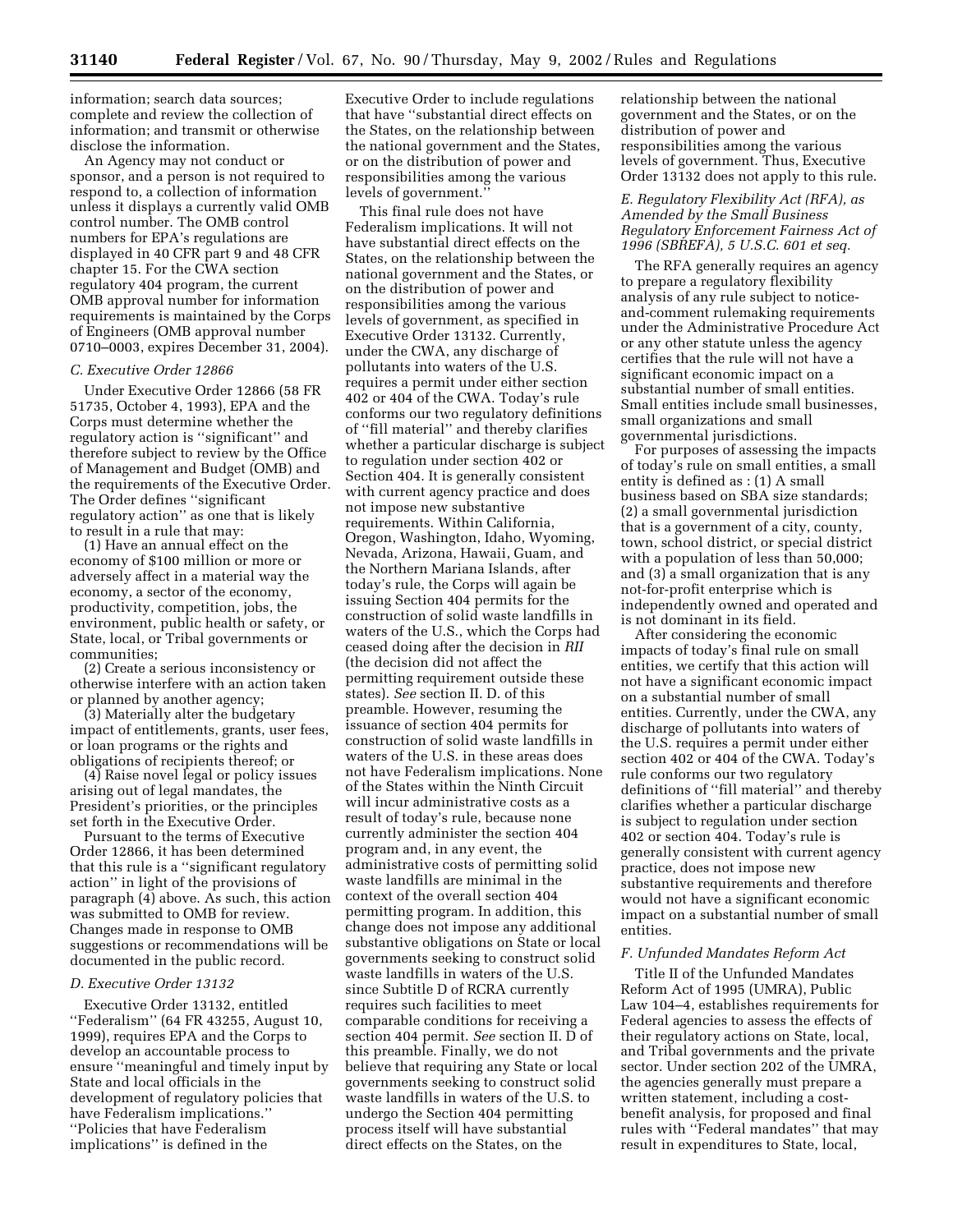and Tribal governments, in the aggregate, or to the private sector, of \$100 million or more in any one year. Before promulgating an EPA or Corps rule for which a written statement is needed, section 205 of the UMRA generally requires the agencies to identify and consider a reasonable number of regulatory alternatives and adopt the least costly, most costeffective or least burdensome alternative that achieves the objectives of the rule. The provisions of section 205 do not apply when they are inconsistent with applicable law. Moreover, section 205 allows EPA and the Corps to adopt an alternative other than the least costly, most cost-effective or least burdensome alternative if the Administrator and Secretary of the Army publish with the final rule an explanation why that alternative was not adopted. Before EPA or the Corps establishes any regulatory requirements that may significantly or uniquely affect small governments, including Tribal governments, they must have developed under section 203 of the UMRA a small government agency plan. The plan must provide for notifying potentially affected small governments, enabling officials of affected small governments to have meaningful and timely input in the development of EPA or Corps regulatory proposals with significant Federal intergovernmental mandates, and informing, educating, and advising small governments on compliance with the regulatory requirements.

We have determined that this rule does not contain a Federal mandate that may result in expenditures of \$100 million or more for State, local, and Tribal governments, in the aggregate, or the private sector in any one year. Currently, under the CWA, any discharge of pollutants into waters of the U.S. requires a permit under either section 402 or 404 of the CWA. Today's rule conforms our two regulatory definitions of ''fill material'' and thereby clarifies whether a particular discharge is subject to regulation under section 402 or section 404. Today's rule is generally consistent with current agency practice, does not impose new substantive requirements and therefore does not contain a Federal mandate that may result in expenditures of \$100 million or more for State, local, and Tribal governments, in the aggregate, or the private sector in any one year. Thus, today's rule is not subject to the requirements of sections 202 and 205 of the UMRA. For the same reasons, we have determined that this rule contains no regulatory requirements that might significantly or uniquely affect small

governments. Thus today's rule is not subject to the requirements of section 203 of UMRA.

# *G. National Technology Transfer and Advancement Act*

As noted in the proposed rule, Section 12(d) of the National Technology Transfer and Advancement Act of 1995 (the NTTAA), Public Law 104–113, section 12(d) (15 U.S.C. 272 note) directs us to use voluntary consensus standards in our regulatory activities unless to do so would be inconsistent with applicable law or otherwise impractical. Voluntary consensus standards are technical standards (*e.g.,* materials specifications, test methods, sampling procedures, and business practices) that are developed or adopted by voluntary consensus standards bodies. The NTTAA directs us to provide Congress, through OMB, explanations when we decide not to use available and applicable voluntary consensus standards.

This rule does not involve technical standards. Therefore, we did not consider the use of any voluntary consensus standards.

### *H. Executive Order 13045*

Executive Order 13045: ''Protection of Children from Environmental Health Risks and Safety Risks'' (62 FR 19885, April 23, 1997) applies to any rule that: (1) Is determined to be ''economically significant'' as defined under Executive Order 12866, and (2) concerns an environmental health or safety risk that we have reason to believe may have a disproportionate effect on children. If the regulatory action meets both criteria, we must evaluate the environmental health or safety effects of the planned rule on children, and explain why the planned regulation is preferable to other potentially effective and reasonably feasible alternatives considered by us.

This final rule is not subject to the Executive Order because it is not economically significant as defined in Executive Order 12866. In addition, it does not concern an environmental or safety risk that we have reason to believe may have a disproportionate effect on children.

### *I. Executive Order 13175*

Executive Order 13175, entitled ''Consultation and Coordination with Indian Tribal Governments'' (65 FR 67249, November 6, 2000), requires the agencies to develop an accountable process to ensure ''meaningful and timely input by tribal officials in the development of regulatory policies that have tribal implications.'' ''Policies that have tribal implications'' is defined in

the Executive Order to include regulations that have ''substantial direct effects on one or more Indian tribes, on the relationship between the Federal government and the Indian tribes, or on the distribution of power and responsibilities between the Federal government and Indian tribes.''

Today's rule does not have tribal implications. It will not have substantial direct effects on tribal governments, on the relationship between the Federal government and the Indian tribes, or on the distribution of power and responsibilities between the Federal government and Indian tribes, as specified in Executive Order 13175. Currently, under the CWA, any discharge of pollutants into waters of the U.S. requires a permit under either section 402 or 404 of the CWA. Today's rule conforms our two regulatory definitions of ''fill material'' and thereby clarifies whether a particular discharge is subject to regulation under section 402 or section 404. It is generally consistent with current agency practice and does not impose new substantive requirements. Within California, Oregon, Washington, Idaho, Wyoming, Nevada, Arizona, Hawaii, Guam, and the Northern Mariana Islands, after today's rule, the Corps will again be issuing Section 404 permits for the construction of solid waste landfills in waters of the U.S., which the Corps had ceased doing after the decision in *RII* (the decision did not affect the permitting requirement outside these states). *See* section II. D. of this preamble. However, resuming the issuance of section 404 permits for construction of solid waste landfills in waters of the U.S. in these areas does not have tribal implications. No tribes within the Ninth Circuit will incur administrative costs as a result of today's rule, because none currently administer the section 404 program and, in any event, the administrative costs of permitting solid waste landfills are minimal in the context of the overall section 404 permitting program. In addition, this change does not impose any additional substantive obligations on any Tribe seeking to construct solid waste landfills in waters of the U.S. since Subtitle D of RCRA currently requires such facilities to meet comparable conditions for receiving a section 404 permit. *See* section II.D. of this preamble. Finally, we do not believe that requiring any tribal government seeking to construct solid waste landfills in waters of the U.S. to undergo the Section 404 permitting process itself will have substantial direct effects on one or more Indian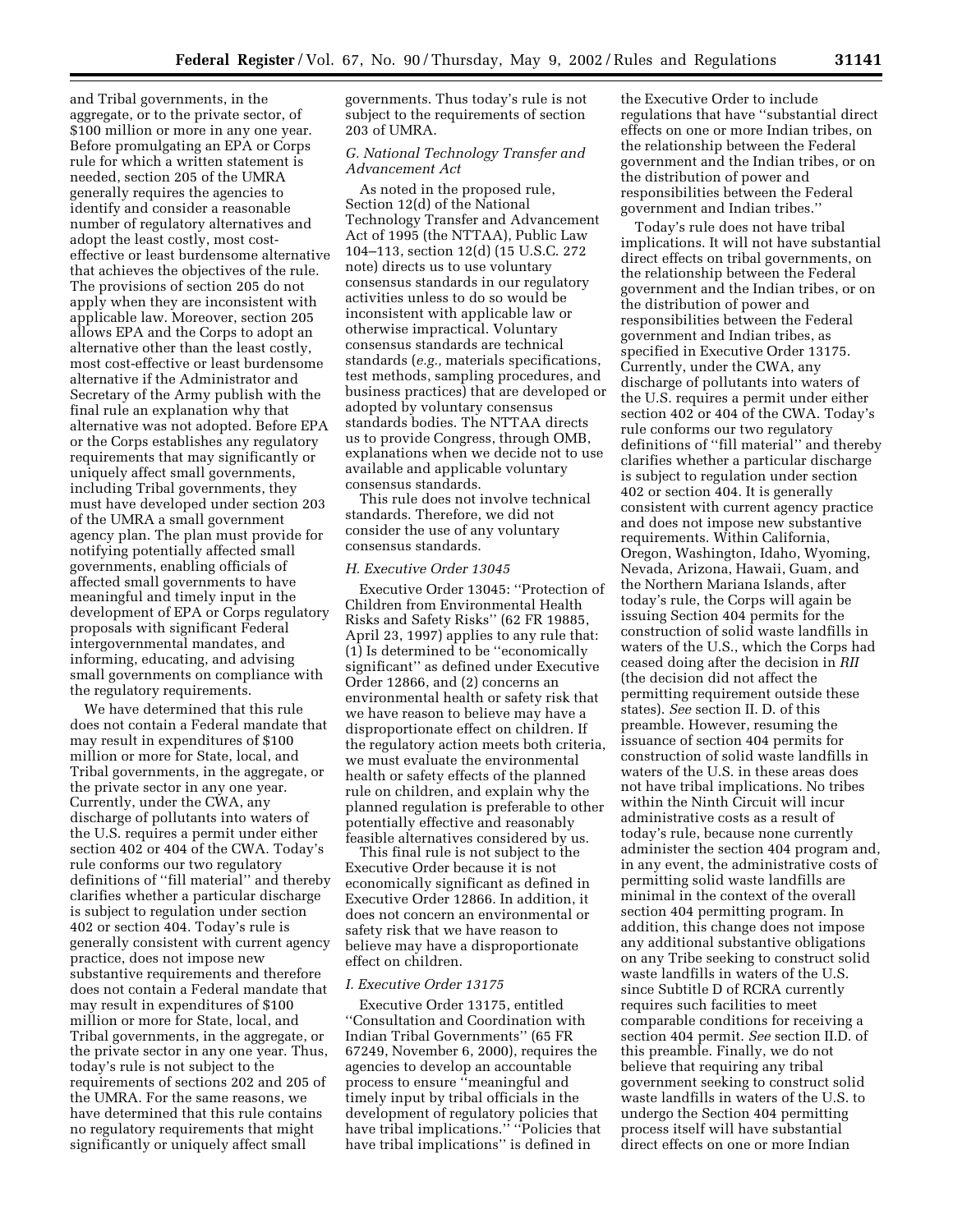tribes, on the relationship between the Federal government and the Indian tribes, or on the distribution of power and responsibilities between the Federal government and Indian tribes. Thus, Executive Order 13175 does not apply to this rule.

# *J. Environmental Documentation*

As required by the NEPA, the Corps prepares appropriate environmental documentation for its activities affecting the quality of the human environment. The Corps has prepared an environmental assessment (EA) of the final rule. The Corps' EA ultimately concludes that, since the adoption of this rule will not significantly affect the quality of the human environment, the preparation and coordination of an EIS is not required. The EA, included in the administrative record for today's rule, explains the rationale for the Corps' conclusion.

## *K. Congressional Review Act*

The Congressional Review Act, 5 U.S.C. 801 *et seq.*, as added by the Small Business Regulatory Enforcement Fairness Act of 1996, generally provides that before a rule may take effect, the agency promulgating the rule must submit a rule report, which includes a copy of the rule, to each House of the Congress and to the Comptroller General of the United States. We will submit a report containing this rule and other required information to the U.S. Senate, the U.S. House of Representatives, and the Comptroller General of the United States prior to publication of the rule in the **Federal Register**. A major rule cannot take effect until 60 days after it is published in the **Federal Register**. This rule is not a ''major rule'' as defined by 5 U.S.C. section 804(2). This rule will be effective June 10, 2002.

### *L. Executive Order 12898*

Executive Order 12898 requires that, to the greatest extent practicable and permitted by law, each Federal agency must make achieving environmental justice part of its mission. Executive Order 12898 provides that each Federal agency conduct its programs, policies, and activities that substantially affect human health or the environment in a manner that ensures that such programs, policies, and activities do not have the effect of excluding persons (including populations) from participation in, denying persons (including populations) the benefits of, or subjecting persons (including populations) to discrimination under such programs, policies, and activities because of their race, color, or national origin.

Today's rule is not expected to negatively impact any community, and therefore is not expected to cause any disproportionately high and adverse impacts to minority or low-income communities. Today's rule relates solely to whether a particular discharge is appropriately authorized under section 402 or section 404 of the Clean Water Act. Moreover, the proposed allocation of authority between these programs is generally consistent with existing agency practice.

#### *M. Executive Order 13211*

This rule is not a ''significant energy action'' as defined in Executive Order 13211, ''Actions Concerning Regulations That Significantly Affect Energy Supply, Distribution, or Use'' (66 FR 28355 (May 22, 2001)) because it is not likely to have a significant adverse effect on the supply, distribution, or use of energy. Today's rule conforms our two regulatory definitions of ''fill material'' and thereby clarifies whether a particular discharge is subject to regulation under section 402 or section 404. Today's rule is generally consistent with current agency practice, does not impose new substantive requirements and therefore will not have a significant adverse effect on the supply, distribution, or use of energy.

# **List of Subjects**

*33 CFR Part 323*

Water pollution control, Waterways.

#### *40 CFR Part 232*

Environmental protection, Intergovernmental relations, Water pollution control.

### **Corps of Engineers**

*33 CFR Chapter II*

Accordingly, as set forth in the preamble 33 CFR part 323 is amended as set forth below:

#### **PART 323—[AMENDED]**

1. The authority citation for part 323 continues to read as follows:

**Authority:** 33 U.S.C. 1344.

- 2. Amend § 323.2 as follows:
- a. Paragraph (e) is revised.

b. In paragraph (f), in the second sentence: add the words ''or infrastructure'' after the words ''for the construction of any structure''; add the word '', infrastructure,'' after the words ''building of any structure''; remove the words ''residential, and'' and add in their place the words ''residential, or''; and add the words ''placement of fill material for construction or maintenance of any liner, berm, or other infrastructure associated with solid waste landfills; placement of overburden, slurry, or tailings or similar mining-related materials;'' after the words ''utility lines;''.

The revision reads as follows:

# **§ 323.2 Definitions.**

\* \* \* \* \* (e)(1) Except as specified in paragraph (e)(3) of this section, the term fill material means material placed in waters of the United States where the material has the effect of:

(i) Replacing any portion of a water of the United States with dry land; or

(ii) Changing the bottom elevation of any portion of a water of the United States.

(2) Examples of such fill material include, but are not limited to: rock, sand, soil, clay, plastics, construction debris, wood chips, overburden from mining or other excavation activities, and materials used to create any structure or infrastructure in the waters of the United States.

(3) The term fill material does not include trash or garbage.

\* \* \* \* \* Dated: May 3, 2002.

# **Dominic Izzo,**

*Principal Deputy Assistant Secretary of the Army (Civil Works), Department of the Army.*

### **Environmental Protection Agency**

#### *40 CFR Chapter I*

Accordingly, as set forth in the preamble 40 CFR part 232 is amended as set forth below:

### **PART 232—[AMENDED]**

1. The authority citation for part 232 continues to read as follows:

#### **Authority:** 33 U.S.C. 1344.

2. Amend § 232.2 as follows:

a. The definition of ''Fill material'' is revised.

b. In the definition of ''Discharge of fill material'', in paragraph (1): add the words ''or infrastructure'' after the words ''for the construction of any structure''; add the word '', infrastructure,'' after the words ''building of any structure''; remove the words ''residential, and'' and add in their place the words ''residential, or''; and add the words ''placement of fill material for construction or maintenance of any liner, berm, or other infrastructure associated with solid waste landfills; placement of overburden, slurry, or tailings or similar mining-related materials;'' after the words ''utility lines;''.

The revision reads as follows: